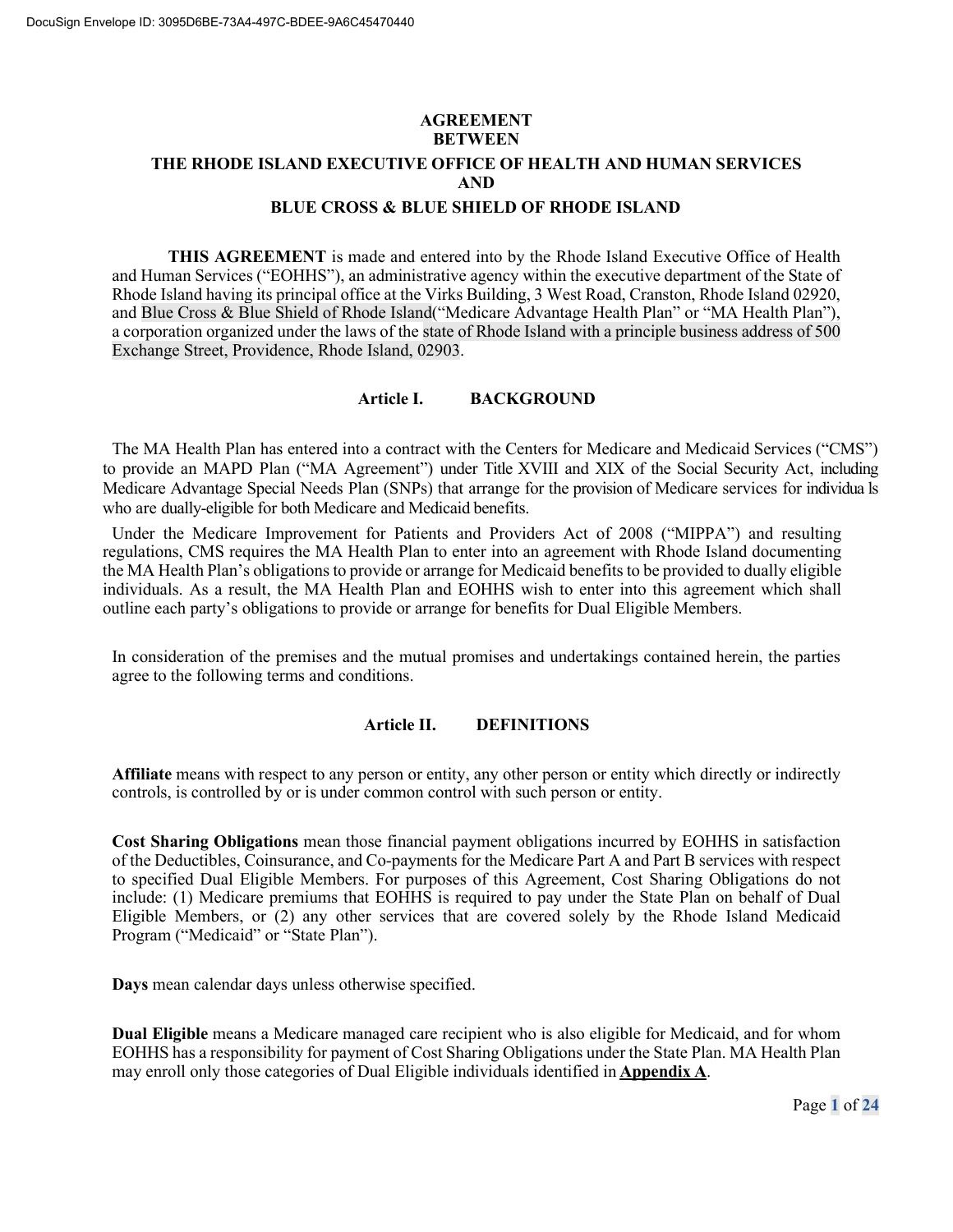**Dual Eligible Member** means a Dual Eligible who is eligible to participate in, and voluntarily enrolled in, the MA Health Plan's MAPD Plan.

**Dual Special Needs Plan or D-SNP** means a specialized MAPD Plan for special needs individuals who are entitled to medical assistance under a state plan under Title XIX of the Social Security Act that satisfies the requirements for such plans at 42 C.F.R. § 422.2.

**Full Benefit Dual Eligible (FBDE aka Medicaid only)** means an individual who does not meet the income or resource criteria for QMB or SLMB, but is eligible for Medicaid either categorically or through optional coverage groups such as medically needy, or special income levels for institutionalized, or home and community-based waivers. FBDEs are eligible for Medicaid payment of Medicare premiums, deductibles, coinsurance, and co-payments (except for Medicare Part D) as well as Full Medicaid benefits.

**MA Agreement** means the Medicare Advantage Agreement between the MA Health Plan and CMS to provide Medicare Part C and other health plan services to the MA Health Plan's members.

**MAPD Plan** means the CMS approved Medicare Advantage plan sponsored, issued, or administered by the MA Health Plan as defined at 42 C.F.R. § 423.4 and includes, but is not limited to, Dual-Eligible Special Needs Plans or D-SNPs as defined in the Medicare Advantage Regulations.

**Qualified Disabled and Working Individuals (QWDI)** means an individual lost their Medicare Part A benefits due to their return to work. They are eligible to purchase Medicare Part A benefits, have income of 200% FPL or less and resources that do not exceed twice the limit for SSI eligibility, and are not otherwise eligible for Medicaid. Medicaid pays the Medicare Part A premiums only.

**Qualified Medicare Beneficiary (QMB)** means an individual who is entitled to Medicare Part A, has income that does not exceed 100% of the Federal Poverty Level (FPL), and whose resources do not exceed twice the Supplemental Security Income (SSI) limit. A QMB is eligible for Medicaid payment of Medicare premiums, deductibles, coinsurance, and co-payments (except for Medicare Part D) ("QMB Medicaid Benefits").

- **QMB Only** QMBs who do not qualify for any additional QMB Medicaid Benefits.
- **QMB Plus** QMBs who also meet the financial criteria for full Medicaid coverage. QMB Plus individuals are entitled to QMB Medicaid Benefits, plus all benefits under the State Plan for fully eligible Medicaid recipients.

**Qualifying Individuals (QI)** means an individual is entitled to Medicare Part A, have income of at least 120% FPL, but less than 135% FPL, resources that do not exceed twice the limit for SSI eligibility, and are not otherwise eligible for Medicaid. Medicaid pays their Medicare Part B premiums only.

**Specified Low-Income Medicare Beneficiary (SLMB**): An individual entitled to Medicare Part A, has income that exceeds 100% FPL but less than 120% FPL, and resources do not exceed twice the SSI limit and are not otherwise eligible for Medicaid. A SLMB is eligible for Medicaid payment of Medicare Part B premium only.

**SLMB Plus** – SLMBs that are entitled to Medicare Part A, have income of greater than 100% FPL, but less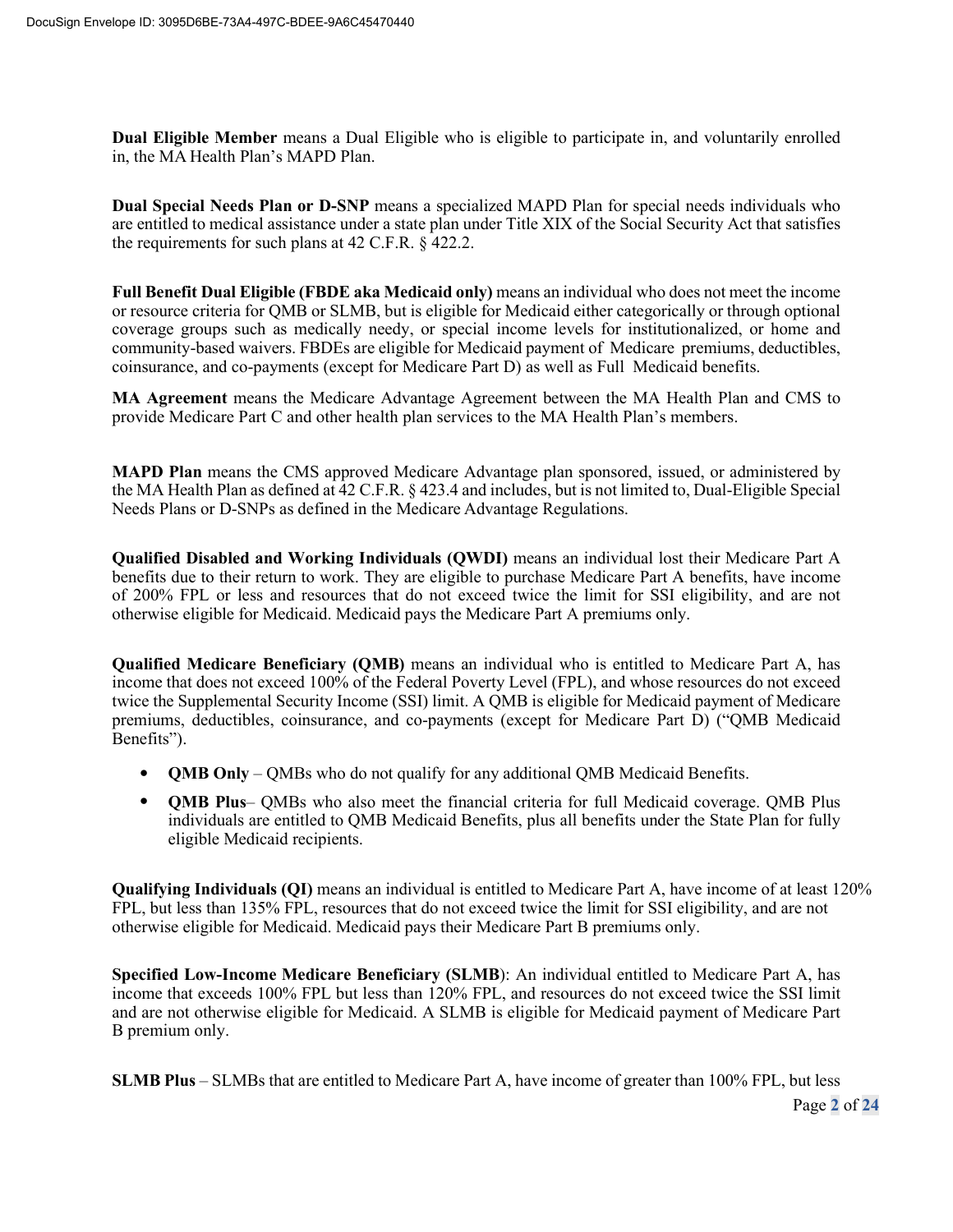than 120% FPL and resources that do not exceed twice the limits for SSI eligibility, and are also eligible for full Medicaid coverage. Such individuals are entitled to Medicaid payment of the Medicare Part B premium, as well as full State Medicaid benefits.

**State Plan** means the State of Rhode Island's plan for the Medical Assistance Program as submitted by EOHHS and approved by the Secretary of the U.S. Department of Health and Human Services under Title XIX of the Social Security Act, as modified or amended.

**Subcontract** means an agreement between the MA Health Plan and a third party under which the third party agrees to accept payment for providing health care services for the MA Health Plan's members.

**Subcontractor** means a third party with which the MA Health Plan has a subcontract.

### **Article III. MA HEALTH PLAN'S OBLIGATIONS**

*Section 3.01 Service Area.*

The MA Health Plan will offer a D-SNP to the categories of Dual Eligibles identified on **Appendix A** who: (1) reside in the State, county or zip code where the MA Health Plan offers the D-SNP,and (2) are otherwise eligible to enroll in the D-SNP. The MA Health Plan will also identify the service area of the D-SNP according to either counties or zip codes on **Appendix A**.

*Section 3.02 Enrollment*

a) Prior to enrollment, the MA Health Plan will verify a potential Dual Eligible Member's Medicare eligibility. Unless a Dual Eligible is otherwise excluded under federal Medicare Advantage plan rules, the MA Health Plan will accept all Dual Eligible individuals who select the MA Health Plan's D-SNP Plan without regard to physical or mental condition, health status or need for or receipt of health care services, claims experience, medical history, genetic information, disability, marital status, age, sex, national origin, race, color, or religion, and will not use any policy or practice that has the effect of suchdiscrimination. Categories of Dual Eligible individuals eligible by this Agreement are:

| <b>CATEGORY OF DUAL</b><br><b>ELIGIBLE</b> | <b>ELIGIBLE FOR SPECIAL NEEDS</b><br>PLAN (Y/N) |
|--------------------------------------------|-------------------------------------------------|
| <b>OMB ONLY</b>                            |                                                 |
| <b>QMB PLUS</b>                            |                                                 |
| <b>SLMB</b>                                | N                                               |
| <b>SLMB PLUS</b>                           |                                                 |
| <b>FBDE</b>                                |                                                 |
|                                            |                                                 |
|                                            |                                                 |

b) Prior to enrollment, the MA Health Plan will verify a potential Dual Eligible Member's Medicaid eligibility. The MA Health Plan may also conduct ongoing eligibility verification of Dual Eligible Members. As outlined in Article IV, EOHHS will provide MA Health Plan with real-time access to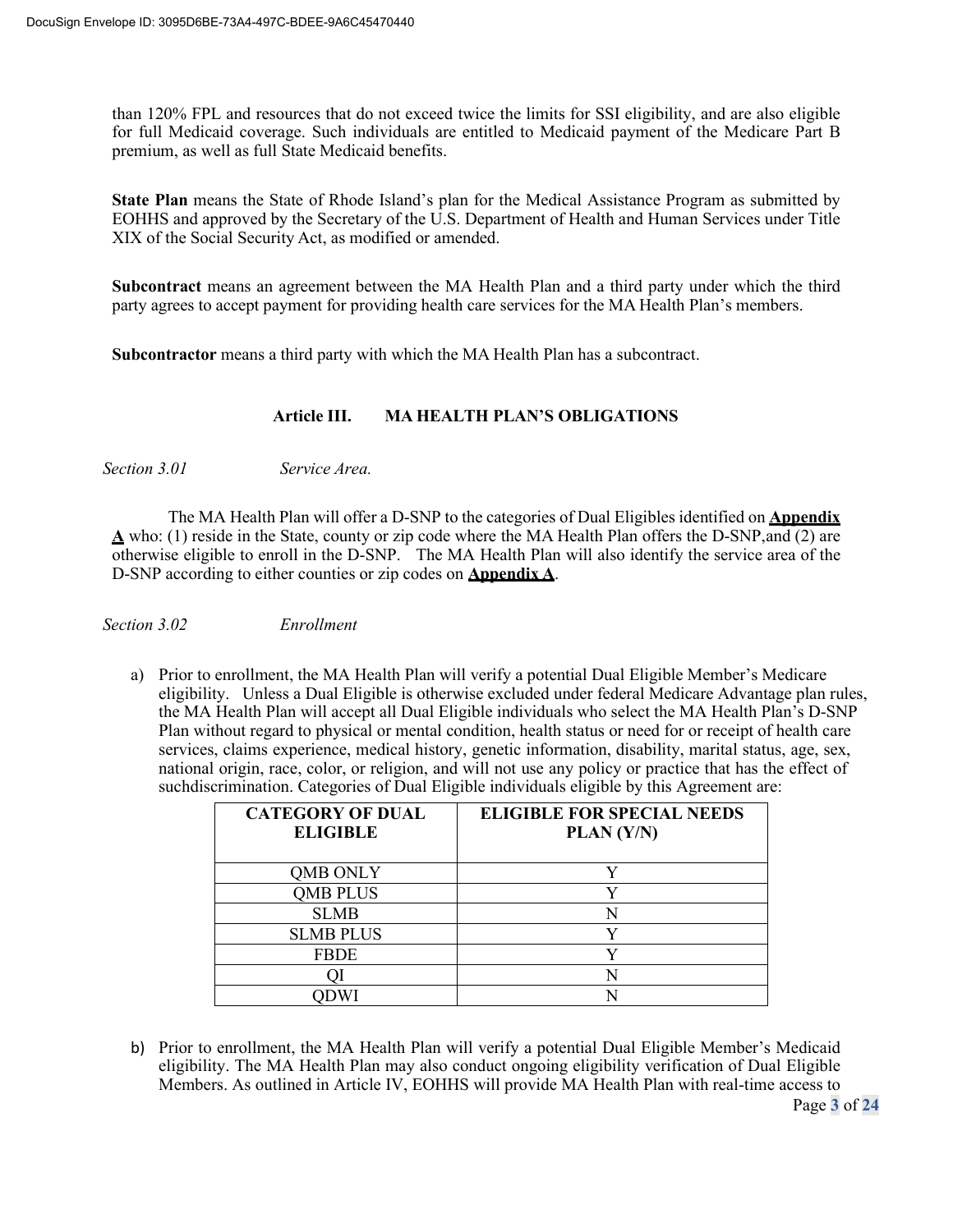the State's eligibility system or otherwise agree to a data exchange of information that allows the MA Health Plan to verify a potential Dual Eligible Member's current Medicaid status.

- c) The MA Health Plan may choose to use a Subcontractor to conduct eligibility verification outlined in this Section so long as the Subcontractor has met EOHHS' requirements for access to the State eligibility database.
- d) The MA Health Plan agrees to provide EOHHS on an annual basis its approved Model of Care (MOC) to ensure alignment with EOHHS expectations and care coordination of Medicaid benefits.
- e) The MA Health Plan agrees to provide EOHHS with its marketing strategy and approach for new members and any materials that provide information specific to Medicaid services for EOHHS review, which shall include, at a minimum, the Evidence of Coverage (member handbook), Annual Notice of Change and Summary of Benefits.

*Section 3.03 Benefits.*

(a) The MA Health Plan will provide the D-SNP pursuant to this agreement to Dual Eligible Members who are qualified and are enrolled to receive such services under the eligibility requirements of the D-SNP.

(b) The MA Health Plan is not responsible for providing or reimbursing any Medicaid benefits for Full Dual Eligibles under this Agreement or the Medicaid Managed Care Plan operated by another entity owned by the same parent organization as MA Health Plan. MA Health Plan shall maintain current knowledge and familiarity of State Plan benefits through ongoing reviews of Rhode Island laws, rules, policies, and further guidance as posted on the EOHHS website. The MA Health Plan shall timely coordinate State Plan benefits for its enrolled Dual Eligible Members as described in **Appendix B** of this Agreement. Rhode Island Medicaid covered services are described in Title XIX of the Social Security Act, 42 CFR §§440 and 441; the EOHHS website; and other relevant materials.

(c) The MA Health Plan will identify for Dual Eligible Members in the D-SNP's Summary of Benefits those benefits the member may be eligible for under the State Plan that are not covered services under the Member's D-SNP n. The D-SNP is responsible to coordinate access to such benefits. EOHHS is responsible for providing the D-SNP with the State Plan benefits outlined in **Appendix B**. The Medicaid covered benefits outlined in **Appendix B** include the medical, behavioral, and long-term services and supports (LTSS) benefit package for full dual eligible enrollees based on Medicaid eligibility determination. LTSS services are covered only when a Medicaid enrollee has been determined eligible for LTSS. All Medicaid covered services outlined in **Appendix B** are provided through the Medicaid FFS program.

### *Service 3.04 Coordination*

(a) The MA Health Plan is responsible for coordinating the delivery of all benefits covered by both Medicare and the State Plan, including when Medicaid benefits are delivered via Rhode Island Medicaid Program's fee-for-service plan. The MA Health Plan is responsible for coordinating the dual-eligible enrollee's Medicare and Medicaid benefits, including, but not limited to discharge planning, disease management, and care management. EOHHS will provide contact and resource information, to the extent available, that allows the MA Health Plan to access information regarding the State Plan, including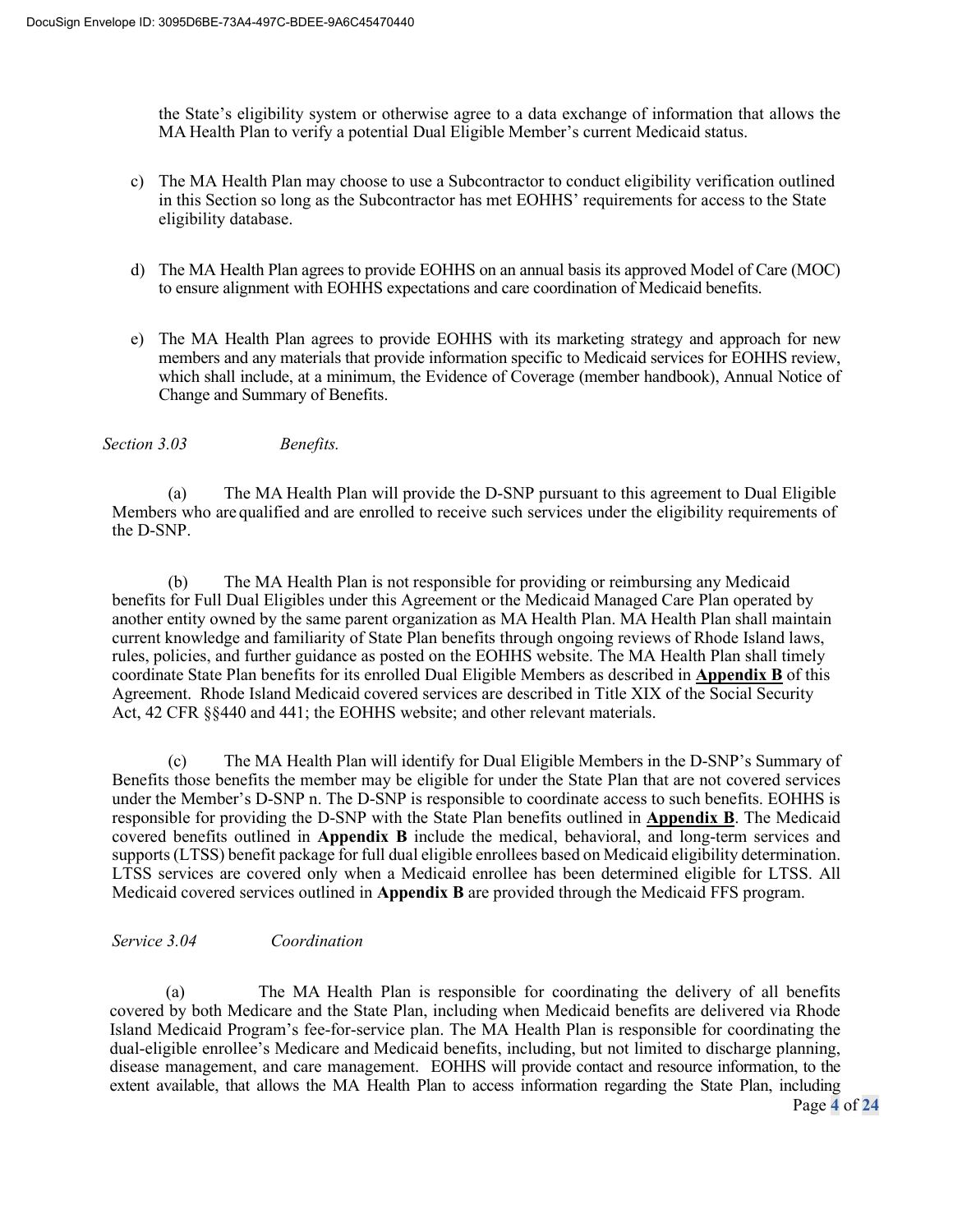Medicaid benefits, providers, case managers and waiver programs. Consistent with the MA Health Plan's Model of Care, coordination of care for Dual Eligible Members by the MA Health Plan will include the following:

- Identifying for Dual Eligible members in the MA Health Plan's Summary of Benefit those benefits the Dual Eligible member may be eligible for under the State Plan that are not covered services under the D-SNP to the extent that EOHHS has provided State Plan benefit information outlined in Article IV and **Appendix B** of this agreement.
- Providing Dual Eligible members with information (including contact information) and warm transfer to access Medicaid benefits upon the Dual Eligible member's request or as identified by the case coordinator or other MA Health Plan staff.
- Participation and completion of Rhode Island Medicaid HCBS training by member facing staff, especially care management and member services staff
- Coordinating benefits directly with the EOHHS, its program representatives, contractors, and providers, including implementation of a process and procedure for the notification and sharing of LTSS care plans, as appropriate, to coordinate care and ensure continuity of care
- Coordinating access to Medicaid covered services upon the Dual Eligible Member's request or as identified by the MA Health's Plan's care coordinator. Such coordination may include, but is not limited to identification of and referrals to needed services, assistance with Medicaid appeals and grievances, assistance in care planning, and assistance in obtaining appointments for needed services.
- Identifying Medicaid participating providers for the Dual Eligible Members to the extent EOHHS has provided such information as outlined in Article IV of this Agreement.
- Making information available to MA Health Plan's network providers regarding Medicaid so that they may assist Dual Eligible Members to receive needed services not covered by Medicare.
- Providing information to MA Health Plan's network providers about coordination of Medicaid and Medicare benefits for Dual Eligible Members.

(b) EOHHS will provide contact and resource information, to the extent available, thatallows the MA Health Plan to access information regarding the State Plan, including the State Plan's Medicaid benefits, Medicaid providers, State Plan's case managers, and the State Plan's waiver program.

(c) For high-risk members, defined as all Full Dual Eligible Members (QMB+, SLMB+, and FBDE) and/or any members with Medicaid coverage, the MA Health Plan shall provide timely notification of all admissions to a hospital and skilled nursing facility (SNF). "Timely notification" is defined as daily, automated file exchange. Every day, seven days a week, the D-SNP will upload a file to a Secure File Transfer Protocol ("SFTP") site. The file shall be organized and populated in accordance with the template mutually agreed upon by EOHHS and MA Health Plan, and shall identify the MA Health Plan's Full Dual Eligible members who experienced a hospital or SNF admission that the MA Health Plan was made aware of within the previous 48 hours.

## *Section 3.05 Enrollee Liability for Payment.*

(a)The MA Health Plan and its contracted providers are prohibited from imposing costsharing requirements on Dual Eligible members that would exceed the amounts permitted under the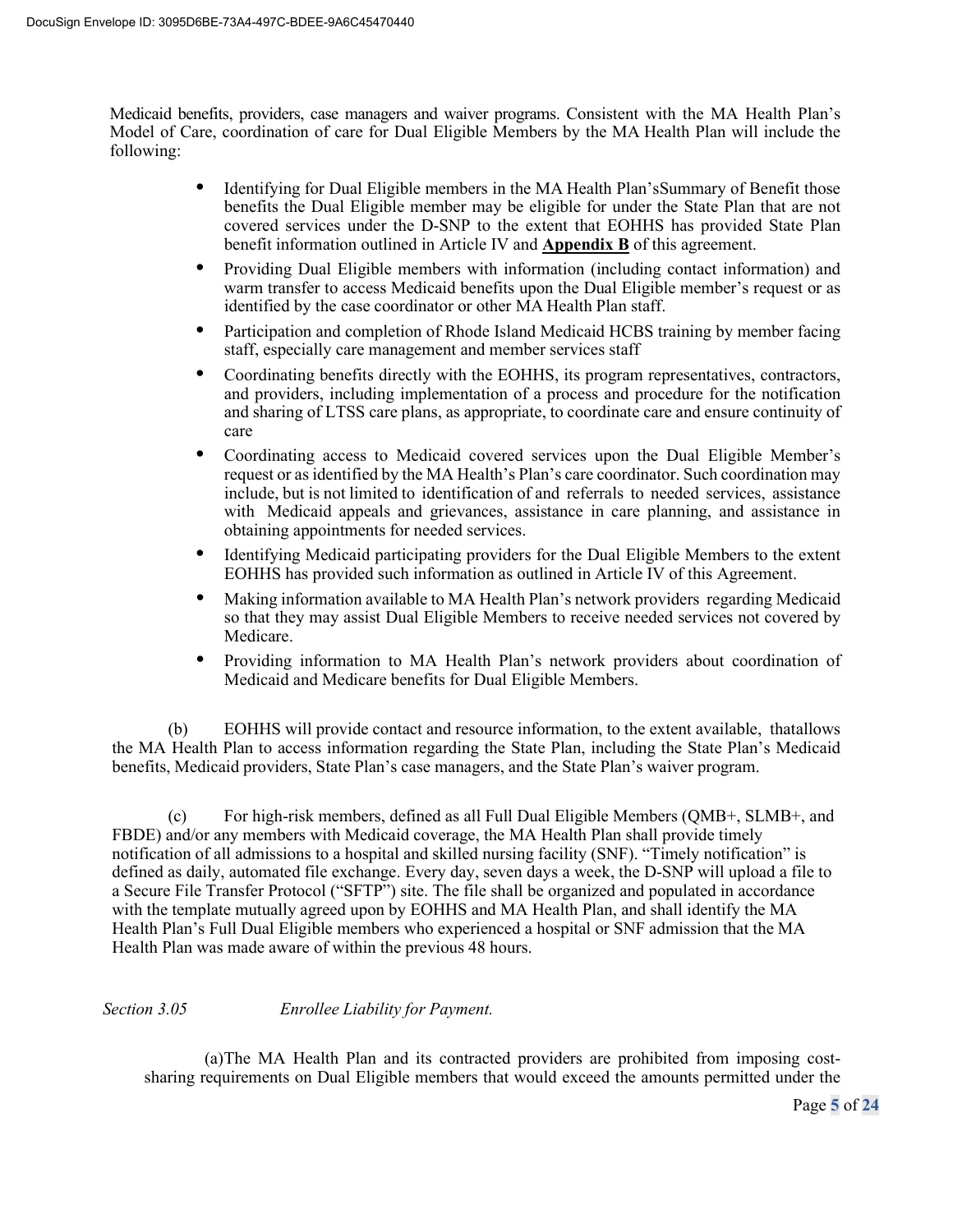Rhode Island State Plan for Medical Assistance, per section  $1852(a)(7)$  of the Act and 42 CFR  $§422.504(g)(1)(iii).$ 

(b) Section  $1902(n)(3)(B)$  of the Social Security Act prohibits a Medicare provider from billing a Dual Eligible member with QMB benefits for Medicare cost sharing amounts, including deductibles, coinsurance, and copayments. A Dual Eligible member with QMB benefits has no legal obligation to make further payment to a provider or to the MA Health Plan for Medicare Part A or Part B costsharing amounts. The MA Health Plan's provider agreements shall specify that a contracted Medicareprovider agrees to accept the MA Health Plan's Medicare reimbursement as payments in full for services rendered to Dual Eligible Members, or to bill EOHHS as applicable for any additional Medicare payments that may be reimbursed by Medicaid. Dual Eligible members shall be responsible for any applicable Medicaid copayments.

#### *Section 3.06 Third Party Liability & Coordination of Benefits.*

(a) EOHHS is responsible for adjudicating the Cost Share Obligations under the State Plan. The MA Health Plan will adjudicate and pay claims in accordance with Medicare rules and regulations and provide evidence of payment information to providers, which identifies coordination amounts for their claim submission to the State Plan. Pursuant to the State Plan, EOHHS will remain financially responsible for Cost-Sharing Obligations and Medicaid Benefits for Dual Eligible members. EOHHS may have financial responsibility for Medicare Part A and/or Part B premiums for Dual Eligible member. EOHHS is not responsible for payment of Medicare Advantage premiums for mandatory or optional Supplement Benefits, unless specifically prescribed in the State Plan.

### **Article IV. DEPARTMENT OBLIGATIONS**

*Section 4.01 Eligibility Verification.*

EOHHS agrees to provide the MA Health Plan or its Subcontractors with real-time access to information that permits the MA Health Plan to verify eligibility of Dual Eligible members. EOHHS will provide the MA Health Plan with information within a reasonable time frame to allow the MA Health Plan to identify the specific categories of eligibility of Dual Eligibles. Information obtained by the MA Health Plan from EOHHS's eligibility verification system shall not be used by the MA Health Plan for marketing purposes. In collaboration with EOHHS, the MA Health Plan shall implement a process to inform enrollees of annual Medicaid re-certification period through education and application assistance.

### *Section 4.02 Sharing of Information*

The MA Health Plan shall obtain certain pieces of information from EOHHS to comply with CMS requirements for D-SNPs. In particular:

(a) EOHHS will provide the MA Health Plan with a list of services and products for which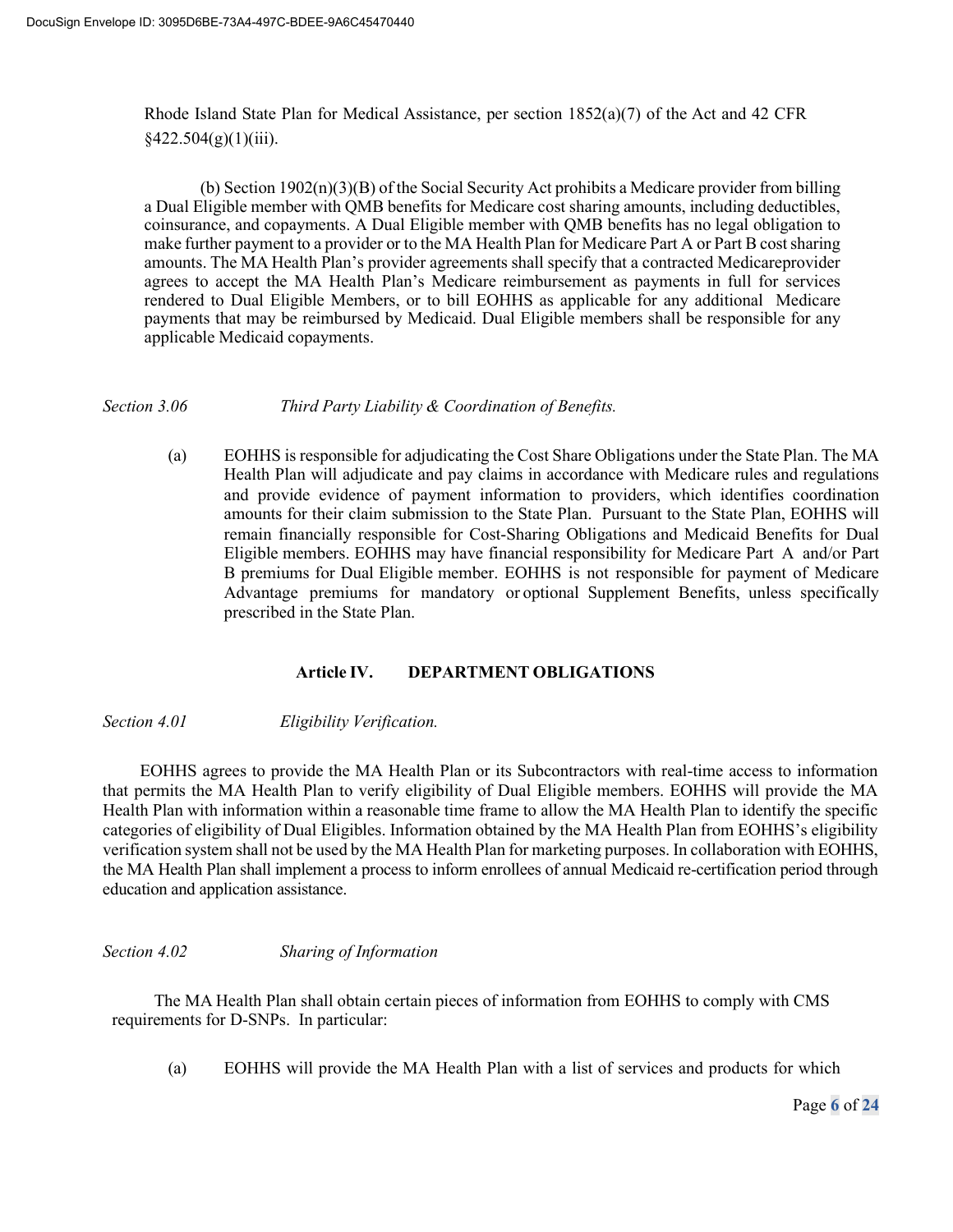Dual Eligible and Other Dual Eligible individuals are eligible for under the State Plan on an annual basis. EOHHS will provide the aforementioned information on an ad-hoc basis if significant changes occur during the middle of the year. EOHHS will provide the aforementioned information by May of the preceding year if CMS requires the MA Health Plan to provide such information in the MA Health Plan's Summary of Benefits and/or Evidence of Coverage.

(b) EOHHS will provide the MA Health Plan with an electronic data file containing Medicaid participating providers in a mutually agreed upon format. Once EOHHS provides an electronic data file list of participating Medicaid providers, the MA Health Plan will list in the provider directory those health care providers that are participating in both the State Plan and the D-SNP's provider network.

### **Article V. TERM, TERMINATION**

*Section 5.01 Term.*

The initial term of this Agreement will begin on **January 1, 2022** (the "Effective Date") and end on **December 31, 2022**. Upon expiration of the initial term, the term of this Agreement shall automatically renew for successive twelve (12) month renewal terms on each applicable January 1, unlesseither party provides the other with written notice of nonrenewal no later than June 1st of the previous year.

### *Section 5.02 Termination.*

(a) This Agreement may be terminated by mutual agreement of the parties. Such agreement must be in writing. The effective date of termination is dependent on any pertinent CMS requirements, including CMS requirements related to notification of Dual Eligible members.

(b) In the event CMS notifies the MA Health Plan that the MA Health Plan will not be permitted to continue offering a D-SNP (or plan benefit package) that is listed in **Appendix A**, the MA Health Plan may terminate this Agreement by notifying EOHHS. The termination will be effective on the date specified in the MA Health Plan's notice to EOHHS.

(c) In the event of termination pursuant to this Section, EOHHS will continue to provide the MA Health Plan access to the EOHHS eligibility database through the end of the MAPD plan year for purposes of confirming Medicaid eligibility. In addition, the parties shall discuss whether to enter into an alternative arrangement for the exchange of Medicaid eligibility information.

## **Article VI. DISPUTE RESOLUTION**

*Section 6.01 General Agreement of the Parties.*

The parties mutually agree that the interests of fairness, efficiency, and good business practices are best served when the parties employ all reasonable and informal means to resolve any dispute under this Agreement. The parties express their mutual commitment to using all reasonable and informal meansof resolving disputes prior to invoking a remedy provided elsewhere in this Section.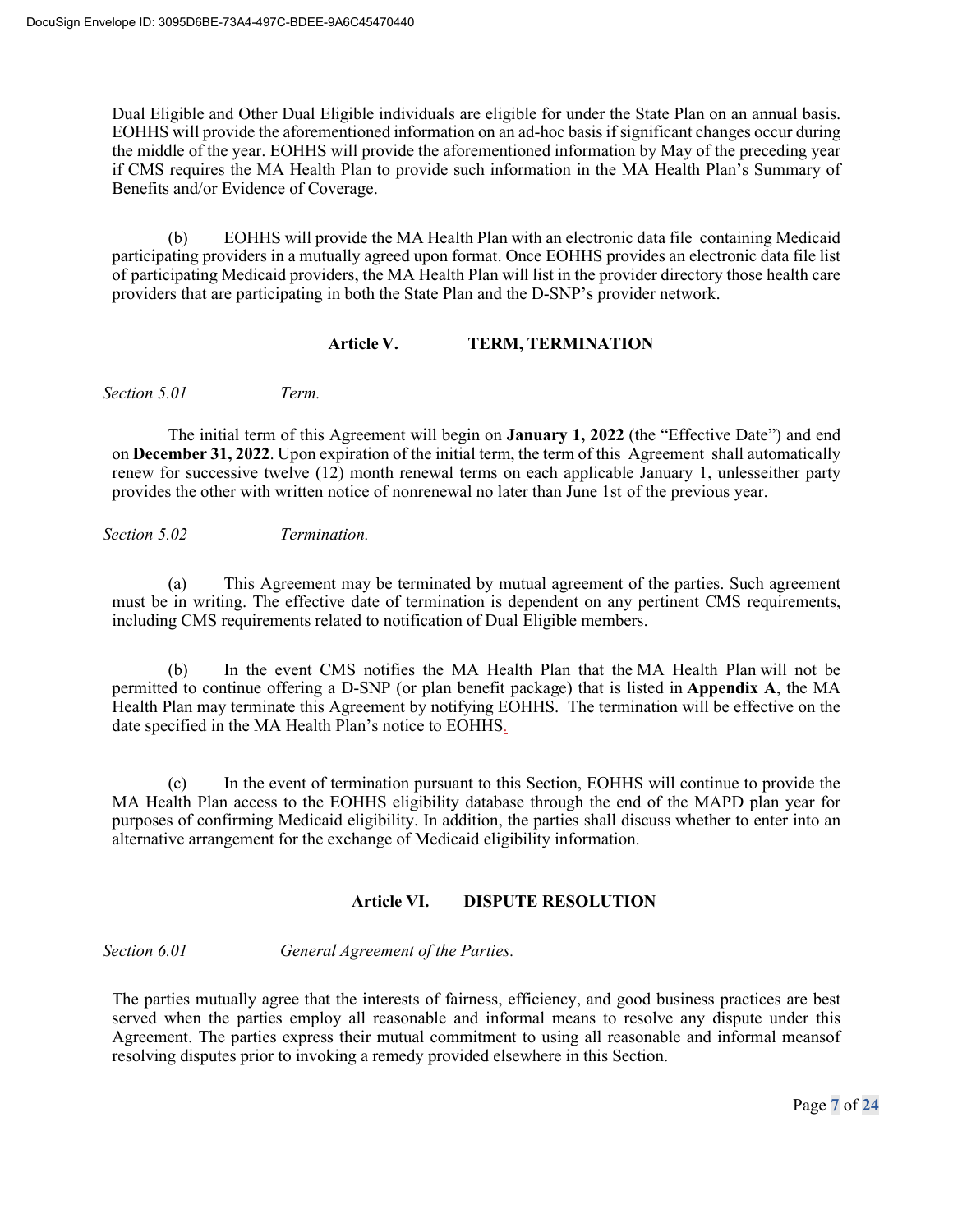*Section 6.02 Duty to Negotiate in Good Faith.*

Any dispute that in the judgment of any party to this Agreement may materially or substantially affect the performance of this Agreement will be reduced to writing and delivered to the other party. The parties must then negotiate in good faith and use every reasonable effort to resolve such dispute and the parties shall not resort to any formal proceedings unless they have reasonably determined that a negotiated resolution is not possible. The resolution of any dispute disposed of by agreement between theparties shall be reduced to writing and delivered to all parties within ten (10) business days.

### *Section 6.03 Arbitration.*

If the parties are unable to resolve any dispute arising under this Agreement within sixty (60) days following the date one party sent written notice of the Dispute to the other party, and if either party wishes to pursue the dispute, it shall thereafter be submitted to binding arbitration in accordance with the Commercial Dispute Procedures of the American Arbitration Association, as they may be amended from time to time (see http://www.adr.org). Unless otherwise agreed to in writing by the parties, the party wishing to pursue the dispute must initiate the arbitration within one (1) year after the date on which notice of the dispute was given or shall be deemed to have waived its right to pursue the dispute in any forum.

Any arbitration proceeding under this Agreement shall be conducted in Rhode Island. The arbitrator(s) may construe or interpret but shall not vary or ignore the terms of this Agreement and shall be bound by controlling law. The arbitrator(s) shall have no authority to award punitive, exemplary, indirect or special damages, except in connection with a statutory claim that explicitly provides for such relief.

The parties expressly intend that any dispute relating to the business relationship between them be resolved on an individual basis so that no other dispute with any third party(ies) may be consolidated or joined with the dispute related to this Agreement. The parties agree that any arbitration ruling by an arbitrator allowing class action arbitration or requiring consolidated arbitration involving any third party(ies) would be contrary to their intent and would require immediate judicial review of such ruling.

The decision of the arbitrator(s) on the points in dispute will be binding, and judgment on the award may be entered in any court having jurisdiction thereof. The parties acknowledge that because this Agreement affects interstate commerce the Federal Arbitration Act applies.

In the event that any portion of this Section or any part of this Agreement is deemed to be unlawful, invalid or unenforceable, such unlawfulness, invalidity or unenforceability shall not serve to invalidateany other part of this Section or Agreement. In the event any court determines that this arbitration. procedure is not binding or otherwise allows litigation involving a dispute to proceed, the parties hereby waive any and all right to trial by jury in, or with respect to, such litigation. Such litigation would instead proceed with the judge as the finder of fact.

This Section shall govern any dispute between the parties arising before or after execution of this Agreement and shall survive any termination of the Agreement.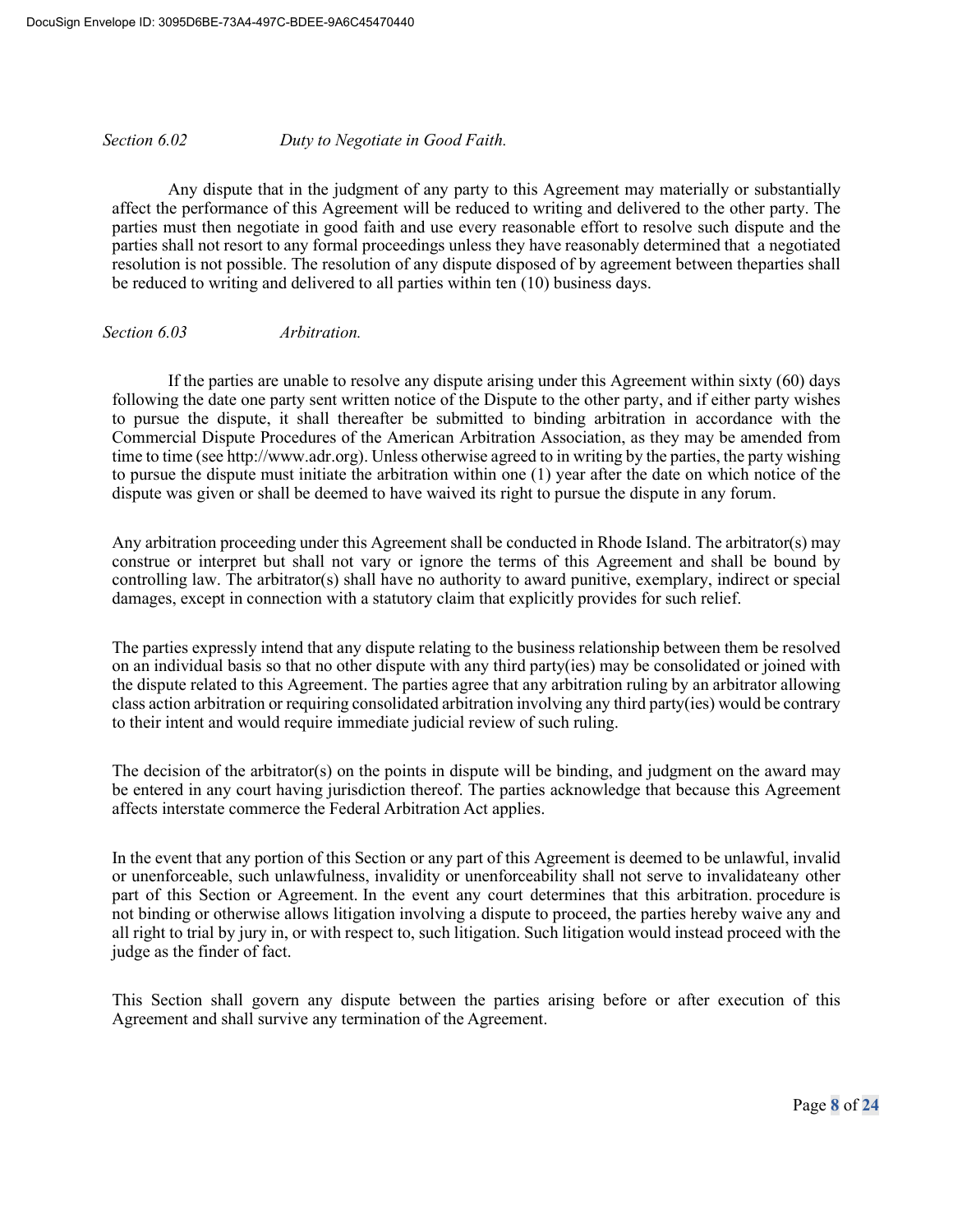### **Article VII. MISCELLANEOUS PROVISIONS**

*Section 7.01 Entire Agreement.*

This Agreement contains the entire understanding between the parties hereto with respect to the subject matter of this Agreement and supersedes any prior understandings, agreements or representations, written or oral, relating to the subject matter of this Agreement.

*Section 7.02 Signatures & Counterparts.*

This Agreement will be effective only when signed by both parties. This Agreement may be executed in separate counterparts, each of which will be an original and all of which taken together will constitute one and the same agreement, and a party hereto may execute this Agreement by signing any such counterpart.

*Section 7.03 Non-Debarment.*

The MA Health Plan represents that neither it nor any of its principals is presently debarred, suspended, proposed for debarment, declared ineligible, or voluntarily excluded from participation in any state or federal health care program.

*Section 7.04 Severability.*

Whenever possible, each provision of this Agreement will be interpreted in such a manner as to be effective and valid under applicable law. If any provision of this Agreement is held to be invalid, illegal or unenforceable under any applicable law or rule, the validity, legality and enforceability of the other provisions of this Agreement will not be affected or impaired thereby.

*Section 7.05 Successors & Assigns.*

This Agreement will be binding upon and inure to the benefit of the parties and their respective heirs, personal representatives and, to the extent permitted by Section 9.06, successors and assigns.

*Section 7.06 Assignment.*

This Agreement and the rights and obligations of the parties under this Agreement will be assignable, in whole or in part, by the MA Health Plan (i) with prior notice if to an MA Health Plan Affiliate or (ii) with the prior written consent of EOHHS's point of contact identified in Section 7.08.

*Section 7.07 Modification, Amendment, or Waiver.*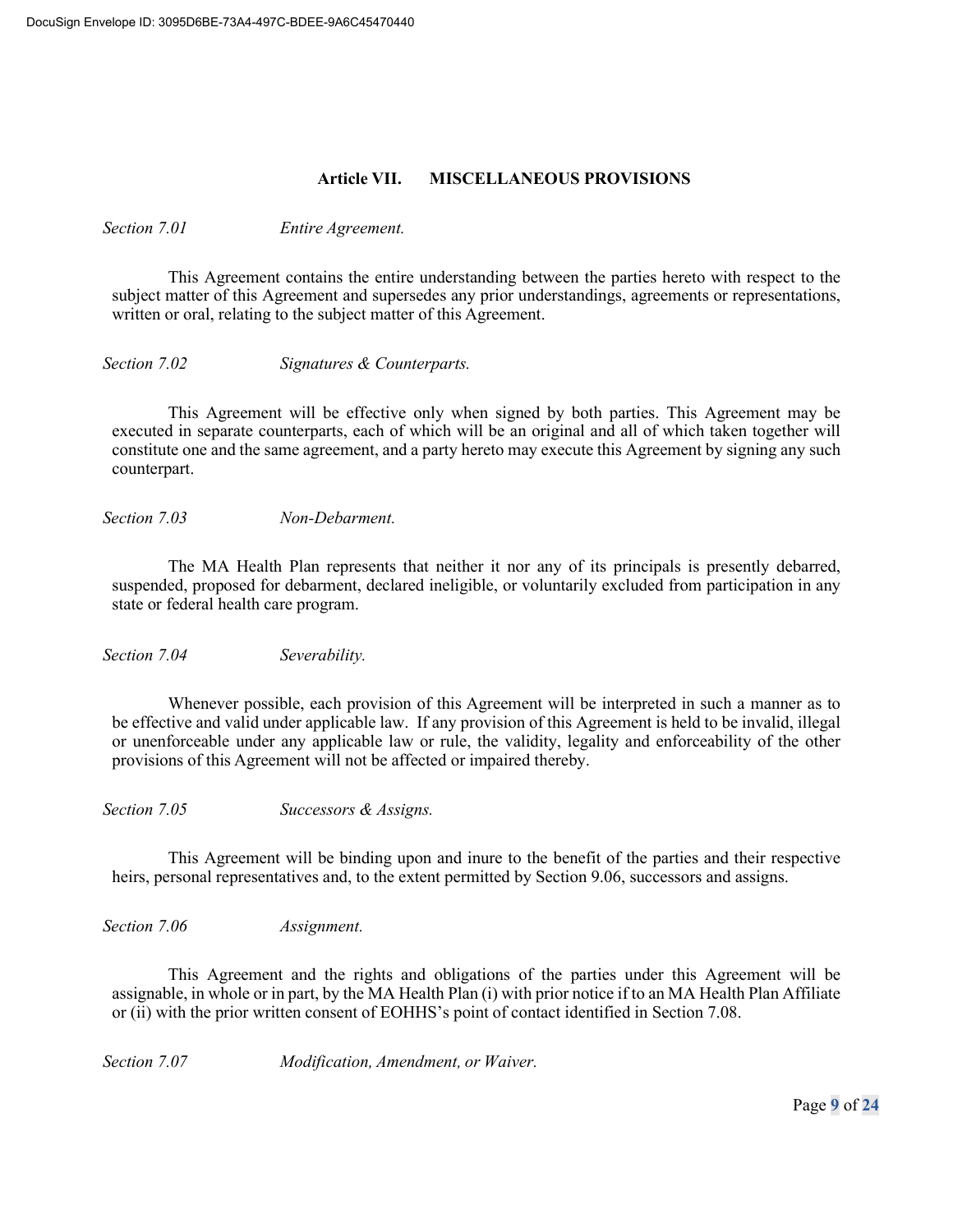No provision of this Agreement may be modified, amended, or waived except by a written signed by parties to this Agreement. No course of dealing between the parties will modify, amend, or waive any provision of this Agreement or any rights or obligations of any party under or by reason of this Agreement.

*Section 7.08 Notices.*

All notices, consents, requests, instructions, approvals or other communications provided for herein will be in writing and delivered by personal delivery, overnight courier, United States mail, or electronic facsimile addressed to the receiving party at the address set forth herein. All such communications will be effective when received.

| <b>Rhode Island Executive Office of Health</b><br>and Human Services | <b>Blue Cross &amp; Blue Shield of Rhode Island</b> |
|----------------------------------------------------------------------|-----------------------------------------------------|
| <b>Benjamin Shaffer</b>                                              | <b>Christina Pitney</b>                             |
| <b>3 West Road, Virks Building</b><br><b>Cranston, RI 02918</b>      | <b>500 Exchange Street</b><br>Providence, RI 02903  |

A party may change the contact information set forth above by giving written notice to the other party.

*Section 7.09 Headings.*

The headings and any table of contents contained in this Agreement are for reference purposes only and will not in any way affect the meaning or interpretation of this Agreement.

*Section 7.10 Compliance with Federal and State Law.*

The parties agree to comply with all relevant federal and state laws, including but not limited to the following: Bipartisan Budget Act of 2018 and its implementing regulations issued by CMS; the Medicare Improvements for Patients and Providers Act of 2008 and its implementing regulations issued by CMS; 42 CFR Part 422; Title VI of the Civil Rights Act of 1964, as amended (42 USC § 2000d et seq.); Sections 503 and 504 of the Rehabilitation Act of 1973, as amended (29 USC §§ 793 and 794); Title IX of the Education Amendments of 1972, as amended (20 USC § 1681 et seq.); Section 654 of the Omnibus Budget Reconciliation Act of 1981, as amended (41 USC § 9849); the Americans with Disabilities Act (42 USC § 12101 et seq); and the Age Discrimination Act of 1975, as amended (42 USC § 6101 et seq.).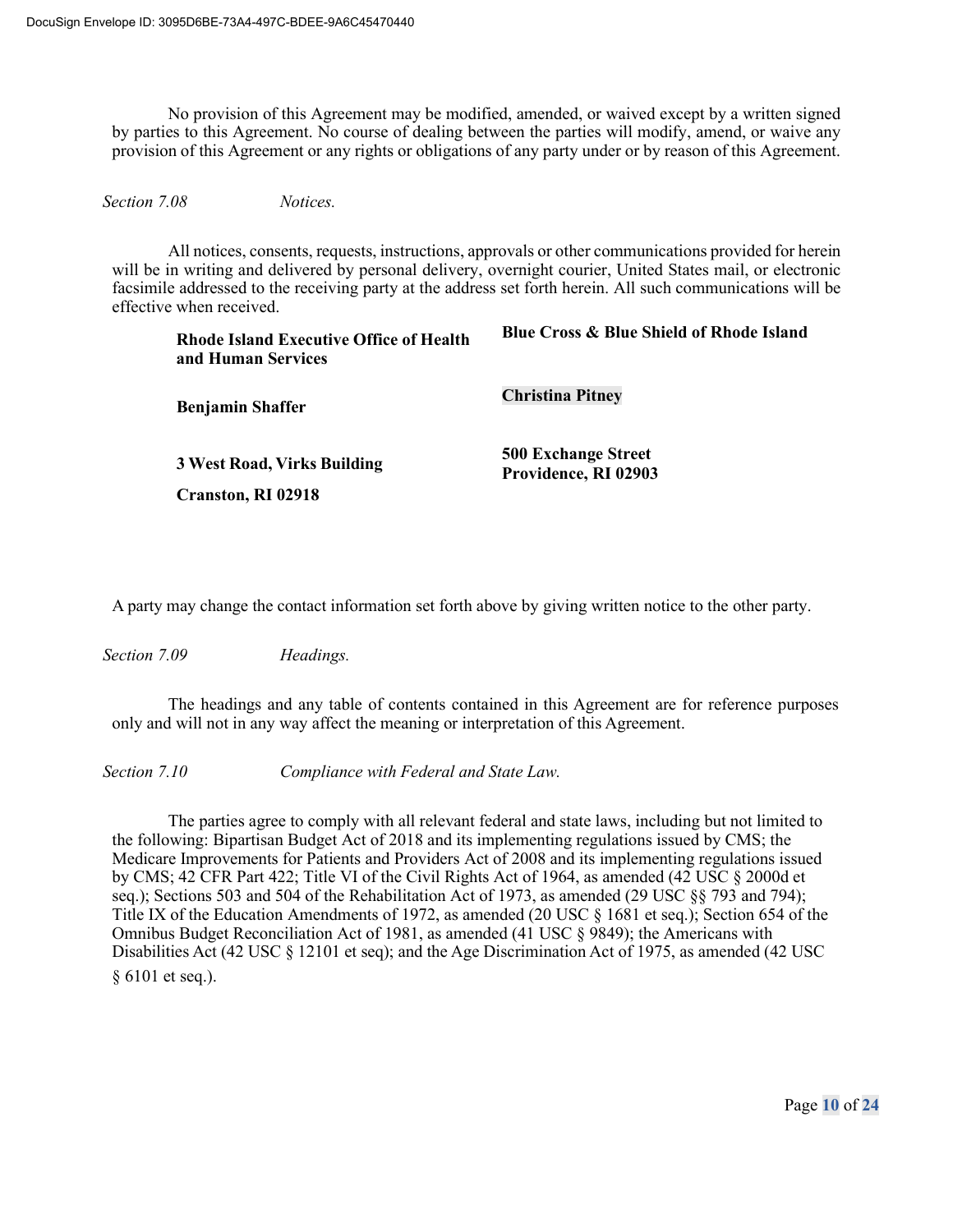### *Section 7.11 Governing Law & Venue.*

This Agreement is governed by the laws of the State of Rhode Island and interpreted in accordance with Rhode Island law, except to the extent preempted by federal law. Provided the parties first comply with the procedures set forth in Article VI, "Dispute Resolution," proper venue for claims arising from this Agreement will be in a court of competent jurisdiction in Rhode Island.

*Section 7.12 No Third-party Beneficiaries.*

Nothing in this Agreement, express or implied, is intended to confer upon any other person any rights, remedies, obligations or liabilities of any nature whatsoever.

*Section 7.13 Publicity.*

Except as otherwise required by this Agreement of by law, no party will issue or cause to be issued any press release or make or cause to be made any other public statement as to this Agreement or the relationship of the parties, without providing notice to the other party of the contents and manner of presentation and publication thereof, and receiving that other party's written consent. Either party shall have the ability to specifically request that prior consent shall be provided to release information publicly and the parties shall negotiate in good faith regarding whether such request can be accommodated.

*Section 7.14 No Waiver.*

No delay on the part of either party in exercising any right under this Agreement will operate as a waiver of such right. No waiver, express or implied, by either party of any right or any breach by the other party will constitute a waiver of any other right or breach by the other party.

*Section 7.15 Confidential Information.*

EOHHS agrees that information that the MA Health Plan submits under this Agreement will be treated as non-public information to the extent permitted by law.

**[Remainder of this page intentionally left blank. Signature page follows.]**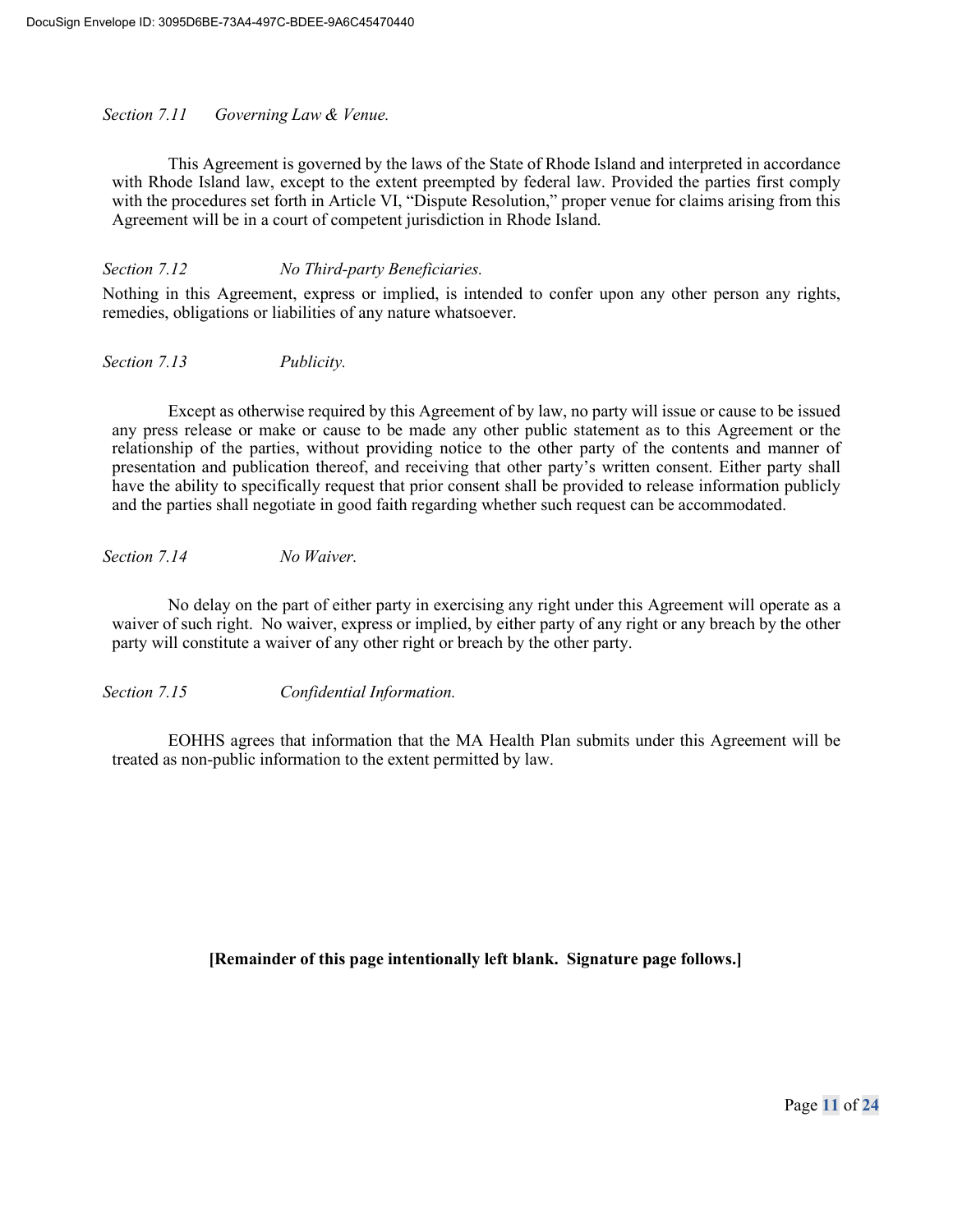**IN WITNESS WHEREOF**, authorized representatives of the parties execute this Agreement to be effective as of the Effective date:

#### **Rhode Island Executive Office of Health Blue Cross & Blue Shield of Rhode Island**

**& Human Services** 

DocuSigned by:

Printed Name: Benjamin Shaffer Printed Name: Christina Pitney

Title: Medicaid Program Director

Date:  $\frac{6}{30}$ /2021

DocuSigned by: By: By: \_\_\_\_\_\_\_\_\_\_\_\_\_\_\_\_\_\_\_\_\_\_\_\_\_\_\_\_\_\_\_\_

Title: Vice President, Government Programs

Date: 6/30/2021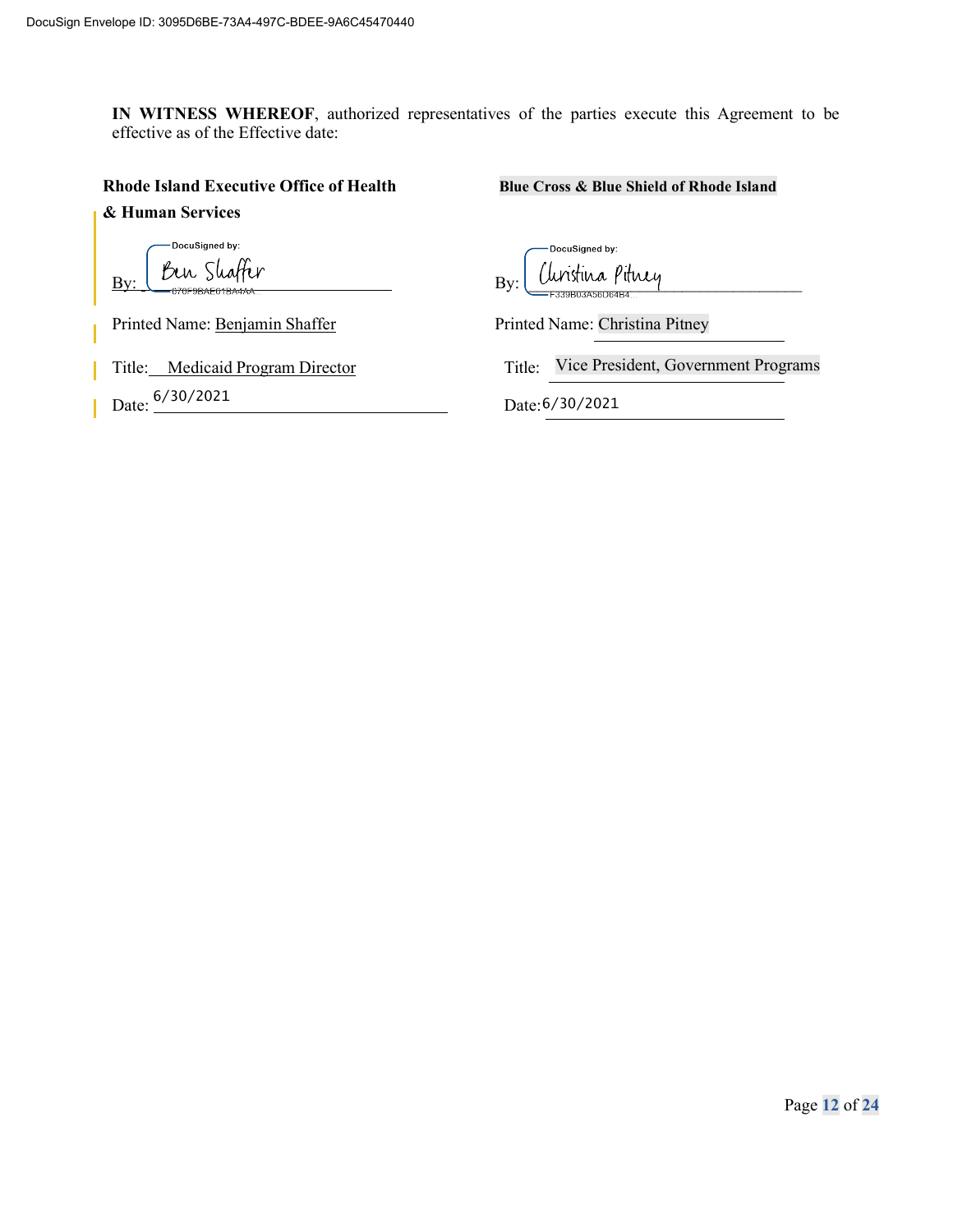# **APPENDIX A**

## **MA HEALTH PLANS APPLICABLE SERVICE AREAS AND DUAL ELIGIBLE AND OTHER DUAL ELIGIBLE CATEGORIES**

| <b>MAPD PLAN</b><br><b>NAME</b> | <b>CONTRACT</b><br><b>NUMBER</b> | <b>SERVICE AREA</b>                                     | <b>SPECIAL NEEDS</b><br>PLAN (Y/N) | <b>APPLICABLE</b><br><b>CATEGORY OF</b><br><b>DUAL ELIGIBLE</b> |
|---------------------------------|----------------------------------|---------------------------------------------------------|------------------------------------|-----------------------------------------------------------------|
| BlueRI for<br>Duals             | H4153                            | Bristol, Kent,<br>Newport,<br>Providence,<br>Washington | V                                  | FBDE,<br>$SLMB^+$ ,<br>QMB+, QMB                                |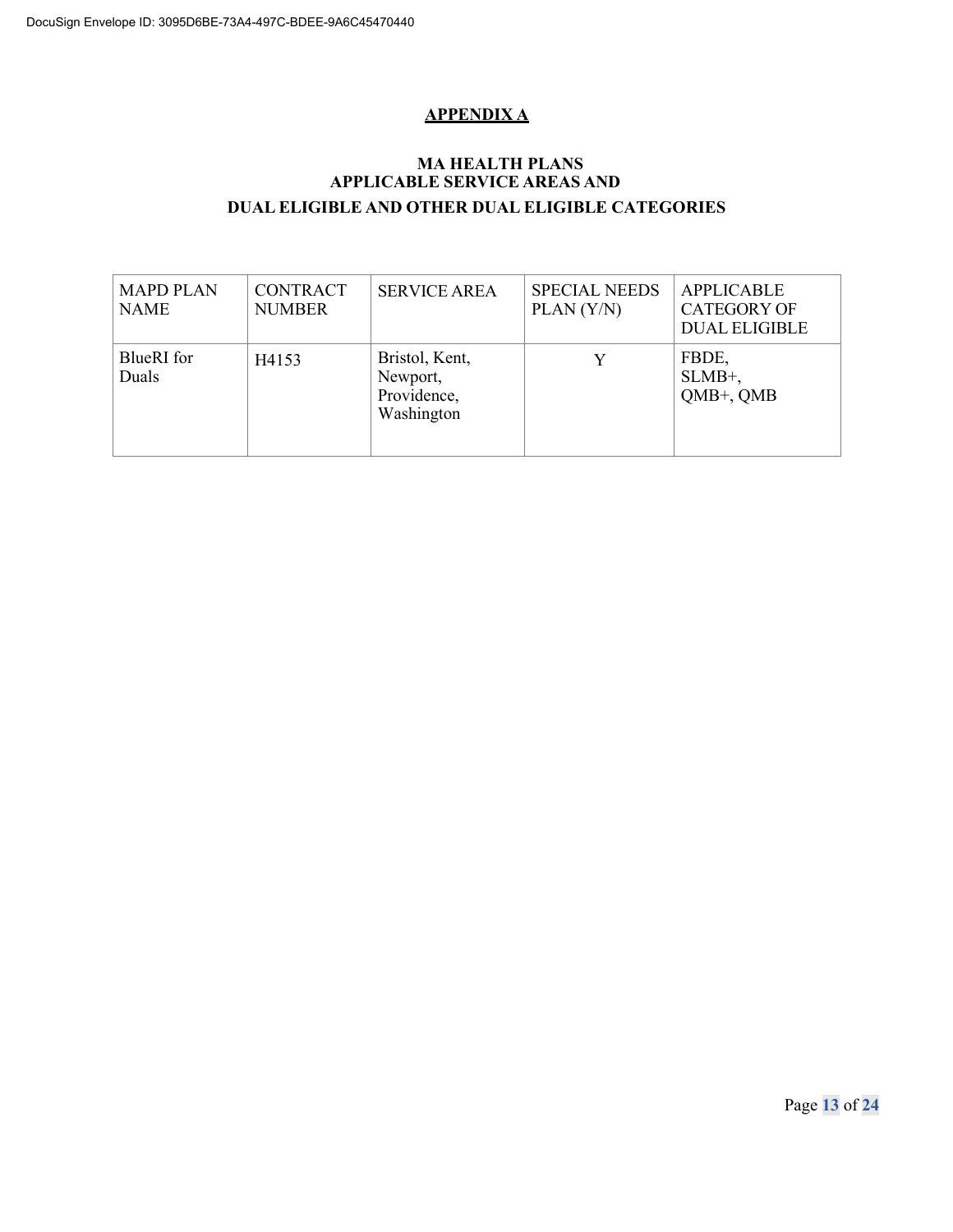| <b>SERVICE</b>                      | <b>SCOPE OF BENEFIT (ANNUAL)</b>                                                                                                                                |
|-------------------------------------|-----------------------------------------------------------------------------------------------------------------------------------------------------------------|
|                                     | Including, but not limited to:                                                                                                                                  |
| <b>Inpatient Hospital Care</b>      | As medically necessary. EOHHS will be responsible for inpatient admissions or<br>authorizations while Member was in Medicaid fee-for-service, prior to          |
|                                     | Member's enrollment in Contractor's Health Plan. The Contractor will be                                                                                         |
|                                     |                                                                                                                                                                 |
|                                     | responsible for inpatient admissions or authorizations, even after the Member<br>has been disenrolled from the Contractor's Health Plan and enrolled in another |
|                                     | Health Plan or re-enrolled into Medicaid fee-for-service, until the management                                                                                  |
|                                     | of the Member's care is formally transferred to the care of another Health Plan,                                                                                |
|                                     | another program option, or fee-for-service Medicaid.                                                                                                            |
| <b>Outpatient Hospital Services</b> | Covered as needed, based on medical necessity. Includes physical therapy,                                                                                       |
|                                     | occupational therapy, speech therapy, language therapy, hearing therapy,                                                                                        |
|                                     | respiratory therapy, and other Medicaid covered services delivered in an                                                                                        |
|                                     | outpatient hospital setting.                                                                                                                                    |
| <b>Therapies</b>                    | Covered as medically necessary, includes physical therapy, occupational                                                                                         |
|                                     | therapy, speech therapy, hearing therapy, respiratory therapy and other related                                                                                 |
|                                     | therapies.                                                                                                                                                      |
| <b>Physician/Provider Services</b>  | Covered as needed, based on medical necessity, including primary care,                                                                                          |
|                                     | specialty care, obstetric and newborn care. Up to one $(1)$ annual and five $(5)$                                                                               |
|                                     | gynecology visits annually to a network Health Care Professional for Family                                                                                     |
|                                     | planning is covered without a PCP referral.                                                                                                                     |
| <b>Family Planning Services</b>     | Enrolled female members have freedom of choice of providers for family                                                                                          |
|                                     | planning services.                                                                                                                                              |
| <b>Prescription Drugs</b>           | Covered when prescribed by a Health Care Professional. Limited to non-                                                                                          |
|                                     | prescription drugs, as described in the Medicaid Managed Care Pharmacy                                                                                          |
|                                     | Benefit Plan Protocols.                                                                                                                                         |
| <b>Non-Prescription Drugs</b>       | Covered when prescribed by a Health Care Professional. Limited to non-                                                                                          |
|                                     | prescription drugs, as described in the Medicaid Managed Care Pharmacy                                                                                          |
|                                     | Benefit Plan Protocols. Includes nicotine cessation supplies ordered by a Health                                                                                |
|                                     | Plan physician. Includes medically necessary nutritional supplements ordered                                                                                    |
|                                     | by a Health Plan physician.                                                                                                                                     |
| <b>Laboratory Services</b>          | Covered when ordered by a Health Care Professional including urine drug                                                                                         |
|                                     | screens.                                                                                                                                                        |
| <b>Radiology Services</b>           | Covered when ordered by a Health Care Professional.                                                                                                             |
| <b>Diagnostic Services</b>          | Covered when ordered by a Health Care Professional.                                                                                                             |
|                                     |                                                                                                                                                                 |
| <b>Mental Health and</b>            | Covered as needed for all members. Covered services include a full continuum                                                                                    |
| <b>Substance Use Disorder</b>       | of Mental Health and Substance Use Disorder (MH/SUD) treatment, including                                                                                       |
| Treatment-                          | but not limited to: community-based narcotic treatment, methadone, and                                                                                          |
| <b>Outpatient/Inpatient</b>         | community- or hospital-based detox. Covered residential treatment includes                                                                                      |
|                                     | therapeutic services but does not include room and board, except in a facility                                                                                  |
|                                     | accredited by the Joint Commission on Accreditation of Healthcare                                                                                               |
|                                     | Organizations ("JCAHO"). Also includes, MH/SUD residential treatment                                                                                            |
|                                     | (including minimum 6 month SSTAR birth residential services), Mental Health                                                                                     |
|                                     | Psychiatric Rehabilitative Residence (MHPRR), psychiatric rehabilitation day                                                                                    |
|                                     | programs; Assertive Community Treatment (ACT); as described in in the                                                                                           |
|                                     | following State documents: Integrated Health Homes Rhode Island SMI                                                                                             |
|                                     | Program Description and Integrated Health Home (IHH) and Assertive                                                                                              |
|                                     | Community Treatment (ACT) Program Provider Billing Manual; Integrated                                                                                           |
|                                     | Health Home (IHH) as described in the following State documents: Integrated                                                                                     |

## **APPENDIX B**

### **MEDICAID BENEFITS COORDINATED BY MA HEALTH PLAN**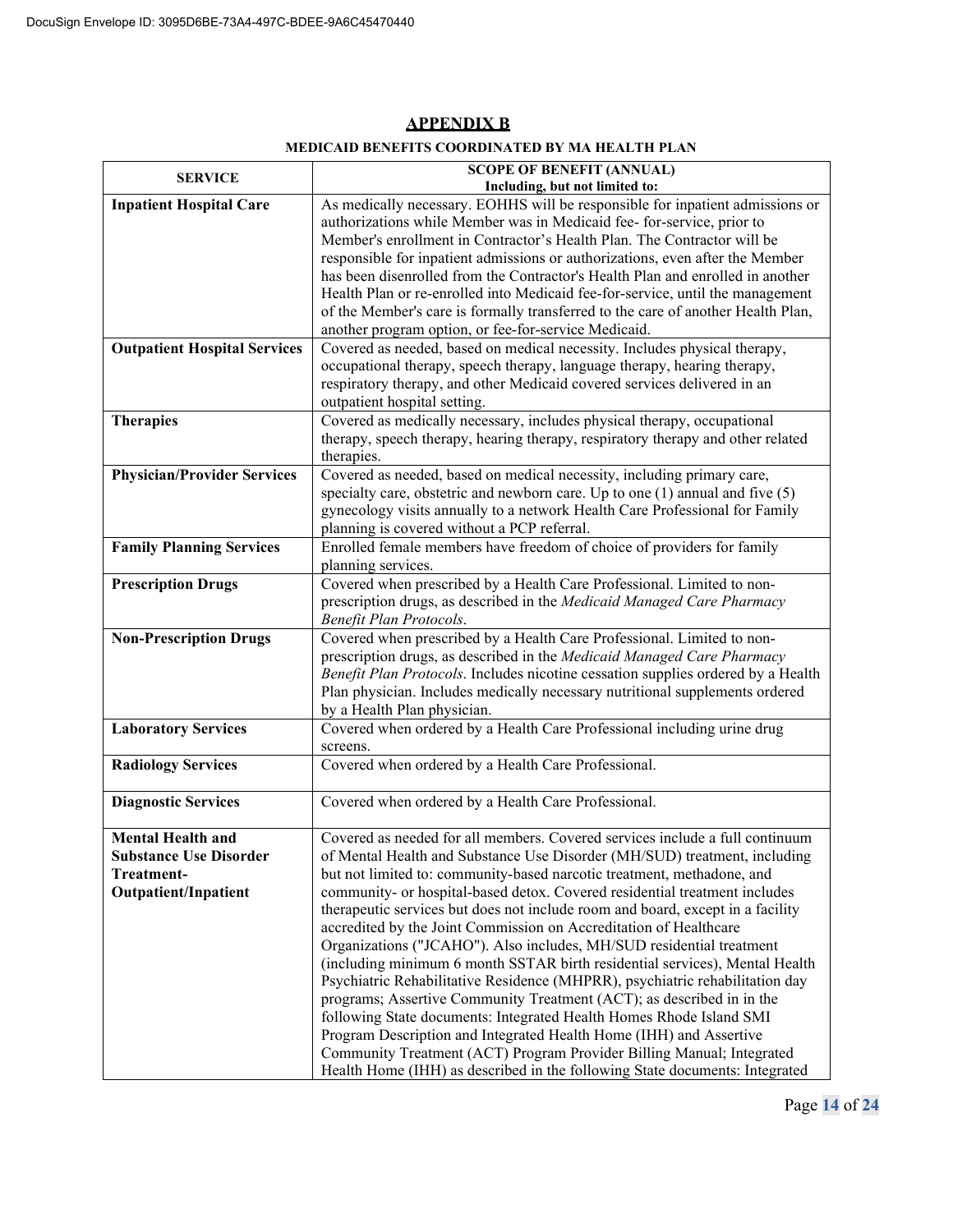|                                                                                                       | Health Homes Rhode Island SMI Program Description and Integrated Health<br>Home (IHH) and Assertive Community Treatment (ACT) Program Provider<br>Billing Manual; and services for individuals at CMHCs.                                                                                                                                                                                                                                                                                                                                                                                                                                                                                                                                                                                                                                                                                                                                                                                                                                                                                                                    |
|-------------------------------------------------------------------------------------------------------|-----------------------------------------------------------------------------------------------------------------------------------------------------------------------------------------------------------------------------------------------------------------------------------------------------------------------------------------------------------------------------------------------------------------------------------------------------------------------------------------------------------------------------------------------------------------------------------------------------------------------------------------------------------------------------------------------------------------------------------------------------------------------------------------------------------------------------------------------------------------------------------------------------------------------------------------------------------------------------------------------------------------------------------------------------------------------------------------------------------------------------|
| <b>Home Health Services</b>                                                                           | Covered services include those services provided under a written plan of care<br>authorized by a Health Care Professional; including full-time, part-time, or<br>intermittent skilled nursing care and certified nursing assistant services as well<br>as physical therapy, occupational therapy, respiratory therapy and speech-<br>language pathology, as ordered by a health plan physician. This service also<br>includes medical social services, durable medical equipment and medical<br>supplies for use at home. Home Health Services do not include respite care,<br>relief care or day care. Home Health services should not prohibit a beneficiary<br>from receiving home health services in any setting in which normal life<br>activities take place, other than a hospital; nursing facility; intermediate care<br>facility for individuals with intellectual disabilities; or any setting in which<br>payment is or could be made under Medicaid for inpatient services that include<br>room and board. Home Health services cannot be limited to services furnished<br>to beneficiaries who are homebound. |
| <b>Home Care Services</b>                                                                             | Covered services include those provided under a written plan of care authorized<br>by a physician/provider including full-time, part-time or intermittent care by a<br>licensed nurse or certified nursing assistant as well as; physical therapy,<br>occupational therapy, respiratory therapy and speech therapy. Home Care<br>services include laboratory services and private duty nursing for a patient whose<br>medical condition requires more skilled nursing than intermittent visiting<br>nursing care, Home Care services include personal care services, such as<br>assisting the client with personal hygiene, dressing, feeding, transfer and<br>ambulatory needs, Home Care services also include homemaking services that<br>are incidental to the client's health needs such as making the client's bed,<br>cleaning the client's living areas such as bedroom and bathroom, and doing the<br>client's laundry and shopping. Home care services do not include respite care,<br>relief care or day care.                                                                                                   |
| <b>Preventive Services</b>                                                                            | Covered when ordered by a health plan physician/provider, Services include<br>homemaker services, minor environmental modifications, physical therapy<br>evaluation and services, and personal care services,                                                                                                                                                                                                                                                                                                                                                                                                                                                                                                                                                                                                                                                                                                                                                                                                                                                                                                               |
| <b>Emergency Room Service</b><br>and Emergency<br><b>Transportation Services</b>                      | Covered both in- and out-of-State, for Emergency Services, or when authorized<br>by a Health Care Professional, or in order to assess whether a condition<br>warrants treatment as an Emergency Service.                                                                                                                                                                                                                                                                                                                                                                                                                                                                                                                                                                                                                                                                                                                                                                                                                                                                                                                    |
| <b>Nursing Home Care and</b><br><b>Skilled Nursing Facility</b><br>Care                               | Covered when ordered by a Health Plan physician/provider. All skilled and<br>custodial care covered.                                                                                                                                                                                                                                                                                                                                                                                                                                                                                                                                                                                                                                                                                                                                                                                                                                                                                                                                                                                                                        |
| <b>Services of Other</b><br><b>Practitioners</b>                                                      | Covered if referred by a Health Care Professional. Practitioners certified and<br>licensed by the State of Rhode Island including nurse practitioners, physicians'<br>assistants, social workers, licensed dietitians, psychologists and licensed nurse<br>midwives.                                                                                                                                                                                                                                                                                                                                                                                                                                                                                                                                                                                                                                                                                                                                                                                                                                                        |
| <b>Court-Ordered Mental</b><br><b>Health and Substance Abuse</b><br><b>Treatment – Criminal Court</b> | Covered for all members. Treatment must be provided in totality, as directed by<br>the Court or other State official or body (i.e., a Probation Officer, The Rhode<br>Island State Parole Board). If the length of stay is not prescribed on the court<br>order, the Contractor may conduct utilization review on the length of stay. The<br>Contractor must offer appropriate transitional Care Management to persons<br>upon discharge and coordinate and/or arrange for in-plan Medically Necessary<br>Services to be in place after a court order expires.<br>The following are examples of Criminal Court-Ordered Benefits that must be                                                                                                                                                                                                                                                                                                                                                                                                                                                                                |
|                                                                                                       |                                                                                                                                                                                                                                                                                                                                                                                                                                                                                                                                                                                                                                                                                                                                                                                                                                                                                                                                                                                                                                                                                                                             |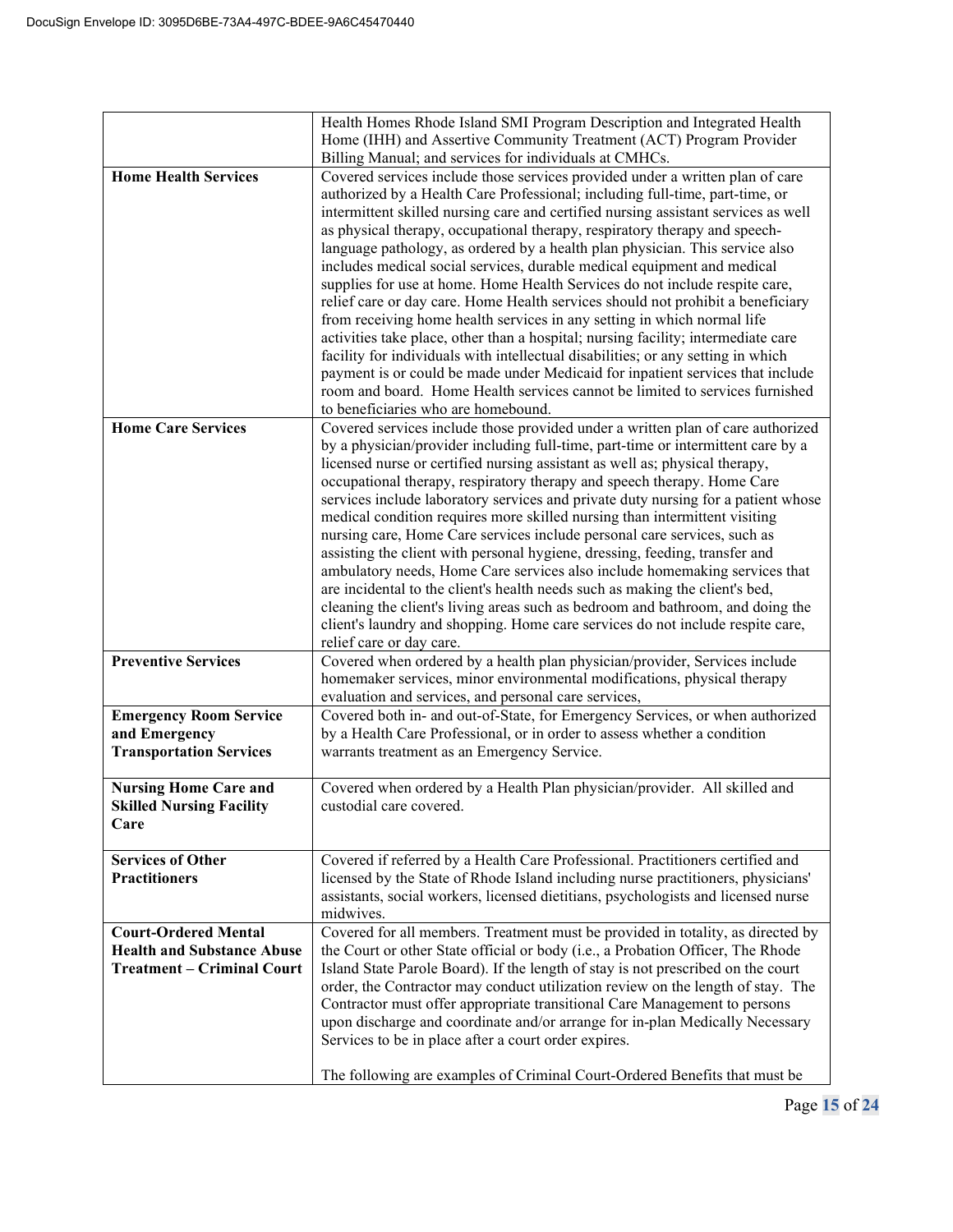|                                                                                                    | provided in totality as an in-plan benefit:                                                                                                                                                                                                                                                                                                                                                                                                                                                                                                                                                                                                                                                                                                                                                                                                                                                                                                                                                                                                                                                                                                                                                                                                                                                                                                                                                                                                                                                                                                                                                                                                 |
|----------------------------------------------------------------------------------------------------|---------------------------------------------------------------------------------------------------------------------------------------------------------------------------------------------------------------------------------------------------------------------------------------------------------------------------------------------------------------------------------------------------------------------------------------------------------------------------------------------------------------------------------------------------------------------------------------------------------------------------------------------------------------------------------------------------------------------------------------------------------------------------------------------------------------------------------------------------------------------------------------------------------------------------------------------------------------------------------------------------------------------------------------------------------------------------------------------------------------------------------------------------------------------------------------------------------------------------------------------------------------------------------------------------------------------------------------------------------------------------------------------------------------------------------------------------------------------------------------------------------------------------------------------------------------------------------------------------------------------------------------------|
|                                                                                                    | Bail ordered: Treatment is prescribed as a condition of bail/bond by the<br>court.<br>Condition of Parole: Treatment is prescribed as a condition of parole<br>by the Parole Board.<br>Condition of Probation: Treatment is prescribed as a condition of<br>probation<br>Recommendation by a Probation State Official: Treatment is<br>$\bullet$<br>recommended by a State Official (Probation Officer, Clinical social<br>worker, etc.).<br>Condition of Medical Parole: Person is released to treatment as a<br>condition of their parole, by the Parole Board.                                                                                                                                                                                                                                                                                                                                                                                                                                                                                                                                                                                                                                                                                                                                                                                                                                                                                                                                                                                                                                                                           |
| <b>Court-Ordered Mental</b><br><b>Health and Substance Abuse</b><br><b>Treatment - Civil Court</b> | All Civil Mental Health Court Ordered Treatment must be provided in totality<br>as an in-plan benefit. Contractor must follow all regulations promulgated<br>pursuant to the R.I. Gen Laws §40.1-1 et seq., Behavioral Healthcare,<br>Developmental Disabilities and Hospitals, and R.I. Gen Laws § 40.1-5 et seq.,,<br>Mental Health Law, including R.I. Gen Laws §40.1-5.5 et seq. The Contractor<br>must offer appropriate transitional care management to persons upon discharge<br>and coordinate and/or arrange for in-plan medically necessary services to be in<br>place after a court order expires. Note the following are facilities where<br>treatment may be ordered: The Eleanor Slater Hospital, Our Lady of Fatima<br>Hospital, Rhode Island Hospital (including Hasbro Children's Hospital),<br>Landmark Medical Center, Newport Hospital, Roger Williams Medical Center,<br>Butler Hospital (including the Kent Unit), Bradley Hospital, Community Mental<br>Health Centers, Riverwood, and Fellowship. Any persons ordered to Eleanor<br>Slater Hospital for more than seven (7) calendar days, will be dis-enrolled from<br>the Health Plan at the end of the month, and be re-assigned into Medicaid FFS.<br>Civil Court Ordered Treatment can be from the result of:<br>a) Voluntary Admission<br><b>Emergency Certification</b><br>b)<br>Civil Court Certification<br>c)<br>Court-ordered treatment that is not an in-plan benefit or to a non-network<br>provider, is not the responsibility of the Contractor. Court ordered treatment is<br>exempt from the fourteen (14)-day prior authorization requirement for |
| <b>Podiatry Services</b>                                                                           | residential treatment as defined in SECTION 2.12.03.02.<br>Covered as ordered by Health Care Professional.                                                                                                                                                                                                                                                                                                                                                                                                                                                                                                                                                                                                                                                                                                                                                                                                                                                                                                                                                                                                                                                                                                                                                                                                                                                                                                                                                                                                                                                                                                                                  |
|                                                                                                    |                                                                                                                                                                                                                                                                                                                                                                                                                                                                                                                                                                                                                                                                                                                                                                                                                                                                                                                                                                                                                                                                                                                                                                                                                                                                                                                                                                                                                                                                                                                                                                                                                                             |
| <b>Optometry Services</b>                                                                          | Benefit is limited to examinations that include refractions and provision of<br>eyeglasses if needed once every two (2) years. Eyeglass lenses are covered<br>more than once in two (2) years only if medically necessary. Eyeglass frames<br>are covered only every two (2) years. Annual eye exams are covered for<br>members who have diabetes. Other medically necessary treatment visits for<br>illness or injury to the eye are covered.                                                                                                                                                                                                                                                                                                                                                                                                                                                                                                                                                                                                                                                                                                                                                                                                                                                                                                                                                                                                                                                                                                                                                                                              |
| <b>Oral Health</b>                                                                                 | Inpatient:<br>Contractor is responsible for operating room charges and anesthesia services<br>related to dental treatment received by an Enrollee in an inpatient setting.<br>Outpatient:<br>Contractor is responsible for operating room charges and anesthesia services<br>related to dental treatment received by an Enrollee in an outpatient hospital<br>setting.<br>Oral Surgery:                                                                                                                                                                                                                                                                                                                                                                                                                                                                                                                                                                                                                                                                                                                                                                                                                                                                                                                                                                                                                                                                                                                                                                                                                                                     |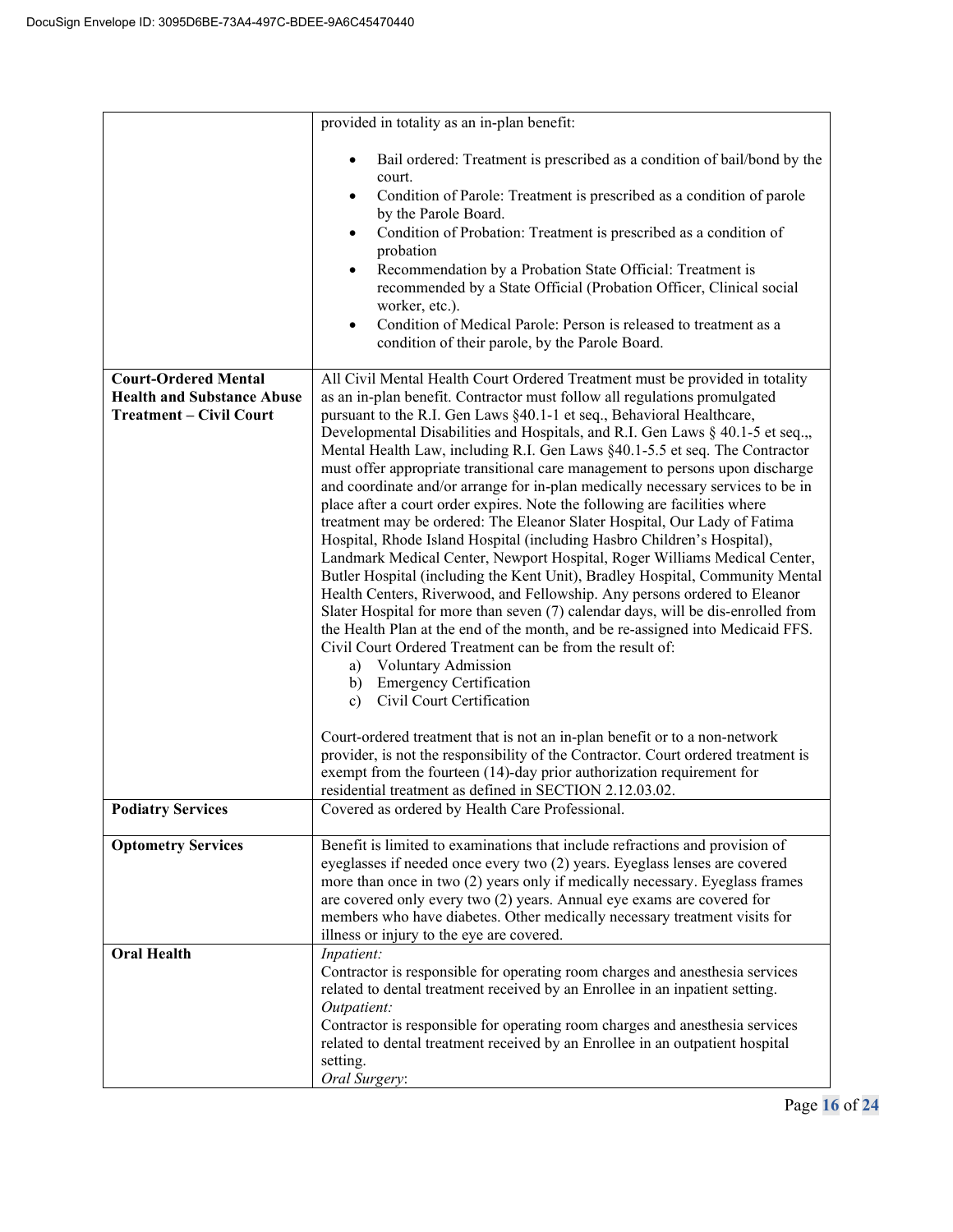|                                                                                                                                                                                    | Treatment covered as Medically Necessary, as detailed in the Schedule of In-<br>Plan Oral Health Benefits.                                                                                                                                                                                                                                                                                                                                                                                                                                                                                                                                                                                                                                                                                                                                                                                                                                                                                                                                                                                                                                                                                                                                                                                                                                                                                                                                                                                                                                                                                                                                                                                                                                                                                                                                                              |
|------------------------------------------------------------------------------------------------------------------------------------------------------------------------------------|-------------------------------------------------------------------------------------------------------------------------------------------------------------------------------------------------------------------------------------------------------------------------------------------------------------------------------------------------------------------------------------------------------------------------------------------------------------------------------------------------------------------------------------------------------------------------------------------------------------------------------------------------------------------------------------------------------------------------------------------------------------------------------------------------------------------------------------------------------------------------------------------------------------------------------------------------------------------------------------------------------------------------------------------------------------------------------------------------------------------------------------------------------------------------------------------------------------------------------------------------------------------------------------------------------------------------------------------------------------------------------------------------------------------------------------------------------------------------------------------------------------------------------------------------------------------------------------------------------------------------------------------------------------------------------------------------------------------------------------------------------------------------------------------------------------------------------------------------------------------------|
| <b>Hospice Services</b>                                                                                                                                                            | Covered as ordered by a Health Care Professional. Services limited to those<br>covered by Medicare.                                                                                                                                                                                                                                                                                                                                                                                                                                                                                                                                                                                                                                                                                                                                                                                                                                                                                                                                                                                                                                                                                                                                                                                                                                                                                                                                                                                                                                                                                                                                                                                                                                                                                                                                                                     |
| <b>Durable Medical Equipment</b><br>(DME)                                                                                                                                          | Covered as ordered by a Health Care Professional as medically necessary.                                                                                                                                                                                                                                                                                                                                                                                                                                                                                                                                                                                                                                                                                                                                                                                                                                                                                                                                                                                                                                                                                                                                                                                                                                                                                                                                                                                                                                                                                                                                                                                                                                                                                                                                                                                                |
| <b>Adult Day Health</b><br><b>Nutrition Services</b><br><b>Group/Individual Programs</b><br><b>Education</b>                                                                       | Day programs for frail seniors and other adults who need supervision and health<br>services during the daytime. Adult Day Health programs offer nursing care,<br>therapies, personal care assistance, social and recreational activities, meals, and<br>other services in a community group setting. Adult Day Health programs are for<br>adults who return to their homes and caregivers at the end of the day.<br>Covered as delivered by a registered or licensed dietitian for certain medical<br>conditions and as referred by a Health Care Professional<br>Including healthy lifestyles/weight management, wellness/weight loss and<br>tobacco cessation programs and services.                                                                                                                                                                                                                                                                                                                                                                                                                                                                                                                                                                                                                                                                                                                                                                                                                                                                                                                                                                                                                                                                                                                                                                                  |
| <b>Interpreter Services</b>                                                                                                                                                        | Covered as needed.                                                                                                                                                                                                                                                                                                                                                                                                                                                                                                                                                                                                                                                                                                                                                                                                                                                                                                                                                                                                                                                                                                                                                                                                                                                                                                                                                                                                                                                                                                                                                                                                                                                                                                                                                                                                                                                      |
| <b>Transplant Services</b>                                                                                                                                                         | Covered when ordered by a Health Care Professional.                                                                                                                                                                                                                                                                                                                                                                                                                                                                                                                                                                                                                                                                                                                                                                                                                                                                                                                                                                                                                                                                                                                                                                                                                                                                                                                                                                                                                                                                                                                                                                                                                                                                                                                                                                                                                     |
| <b>HIV/AIDS</b><br><b>Non-Medical Targeted Case</b><br><b>Management for People</b><br><b>Living with HIV/AIDS</b><br>(PLWH/As) and those at<br><b>High Risk for acquiring HIV</b> | This program may be provided for people living with HIV/AIDS and for those<br>at high risk for acquiring HIV (see provider manual for distinct eligibility<br>criteria for beneficiaries to qualify for this service). These services provide a<br>series of consistent and required "steps" such that all clients are provided with<br>and Intake, Assessment, Care Plan. All providers must utilize an acuity index to<br>monitor client severity. Case management services are specifically defined as<br>services furnished to assist individuals who reside in a community setting or<br>are transitioning to a community setting to gain access to needed medical,<br>social, educational and other services, such as housing and transportation.<br>Targeted case-management can be furnished without regard to Medicaid's state-<br>wideness or comparability requirements. This means that case management<br>services may be limited to a specific group of individuals (e.g., HIV/AIDS, by<br>age or health/mental health condition) or a specific area of the state. May<br>include:<br>Benefits/entitlement counseling and referral activities to assist eligible<br>clients to obtain access to public and private programs for which they<br>may be eligible.<br>All types of case management encounters and communications (face-<br>to-face, telephone contact other)<br>Categorical populations designated as high risk, such as, transitional<br>case management for incarcerated persons as they prepare to exit the<br>correctional system; adolescents who have a behavioral health<br>condition; sex workers; etc.<br>A series of metrics and quality performance measures for both HIV<br>case management for PLWH/s and those at high risk for HIV will be<br>collected by providers and are required outcomes for delivering this<br>service. |
| <b>AIDS Medical Case</b><br><b>Management</b>                                                                                                                                      | Medical Care Management services (including treatment adherence) are a range<br>of client-centered services that link clients with health care, psychosocial, and<br>other services. The coordination and follow-up of medical treatments are<br>components of medical Care Management. These services ensure timely and<br>coordinated access to medically appropriate levels of health and support<br>services and continuity of care, through ongoing assessment of the client's and                                                                                                                                                                                                                                                                                                                                                                                                                                                                                                                                                                                                                                                                                                                                                                                                                                                                                                                                                                                                                                                                                                                                                                                                                                                                                                                                                                                 |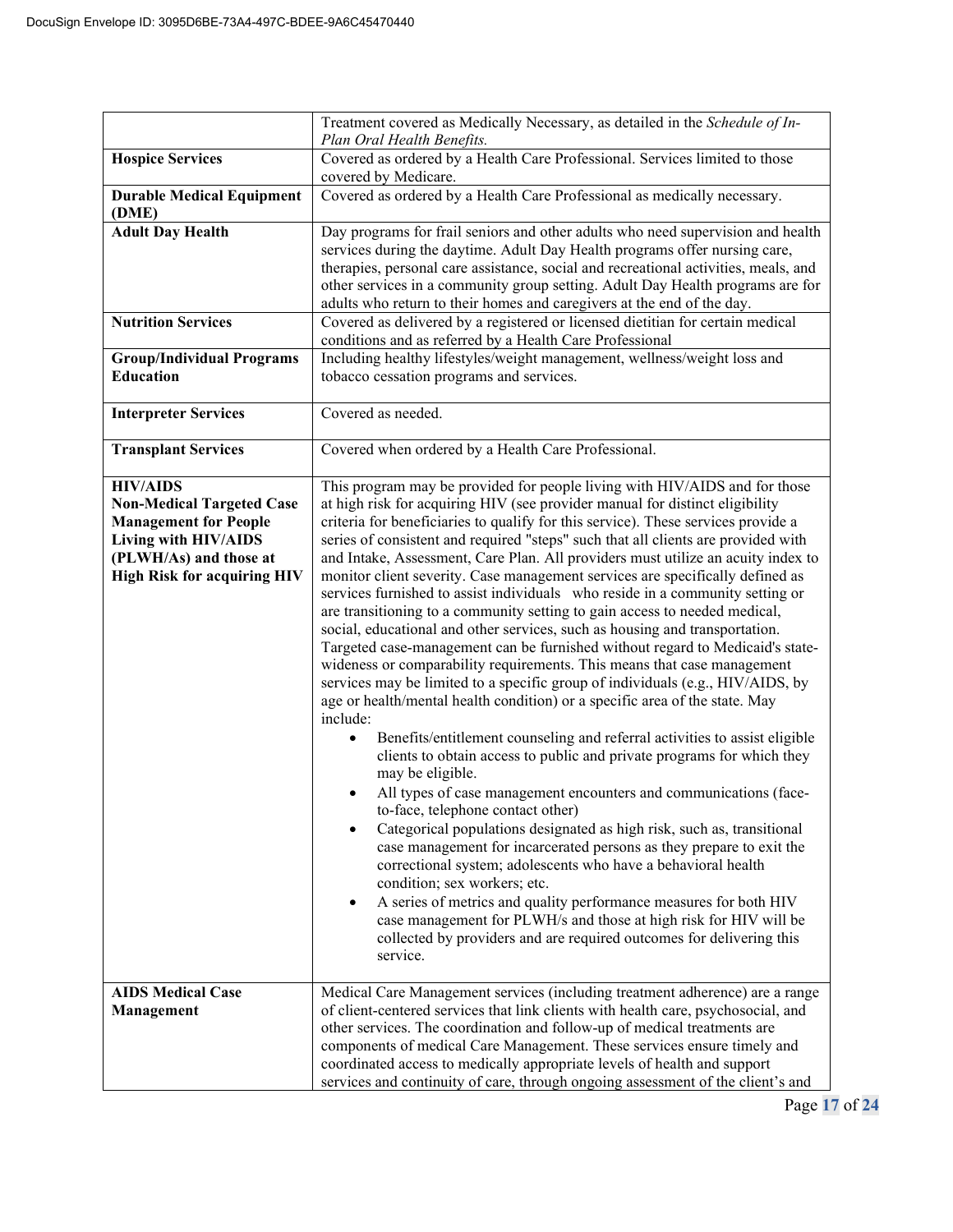|                                | other key Family members' needs and personal support systems. Medical Care                                                                                                                                  |  |  |
|--------------------------------|-------------------------------------------------------------------------------------------------------------------------------------------------------------------------------------------------------------|--|--|
|                                | Management includes the provision of treatment adherence counseling to ensure                                                                                                                               |  |  |
|                                | readiness for, and adherence to, complex HIV/AIDS treatments.                                                                                                                                               |  |  |
|                                |                                                                                                                                                                                                             |  |  |
|                                | Key activities include:                                                                                                                                                                                     |  |  |
|                                | Intake;<br>1)                                                                                                                                                                                               |  |  |
|                                | Assessment of service needs;<br>2)                                                                                                                                                                          |  |  |
|                                | Development of a comprehensive ICP;<br>3)                                                                                                                                                                   |  |  |
|                                | Coordination of services required to implement the ICP;<br>4)                                                                                                                                               |  |  |
|                                | Monitoring the ICP to assess the efficacy of the plan; and<br>5)                                                                                                                                            |  |  |
|                                | Periodic re-evaluation and adaptation of the plan as necessary over the<br>6)                                                                                                                               |  |  |
|                                | time the Enrollee is enrolled in services.                                                                                                                                                                  |  |  |
|                                |                                                                                                                                                                                                             |  |  |
|                                | It includes client-specific advocacy and/or review of utilization of services. This<br>includes all types of Care Management including face-to-face, phone contact,<br>and any other form of communication. |  |  |
| <b>Treatment for Gender</b>    | Comprehensive benefit package.                                                                                                                                                                              |  |  |
| <b>Dysphoria</b>               |                                                                                                                                                                                                             |  |  |
| <b>Rehabilitation Services</b> | Physical, Occupational and Speech therapy services may be provided with                                                                                                                                     |  |  |
|                                | Health Care Professional orders by RI DOH licensed outpatient Rehabilitation                                                                                                                                |  |  |
|                                | Centers. These services supplement home health and outpatient hospital clinical                                                                                                                             |  |  |
|                                | rehabilitation services when the individual requires specialized rehabilitation                                                                                                                             |  |  |
|                                | services not available from a home health or outpatient hospital provider.                                                                                                                                  |  |  |
| <b>Value Add Services</b>      | Services/equipment which are not in the State Plan but are cost effective,                                                                                                                                  |  |  |
|                                | improve health, and clinically appropriate.                                                                                                                                                                 |  |  |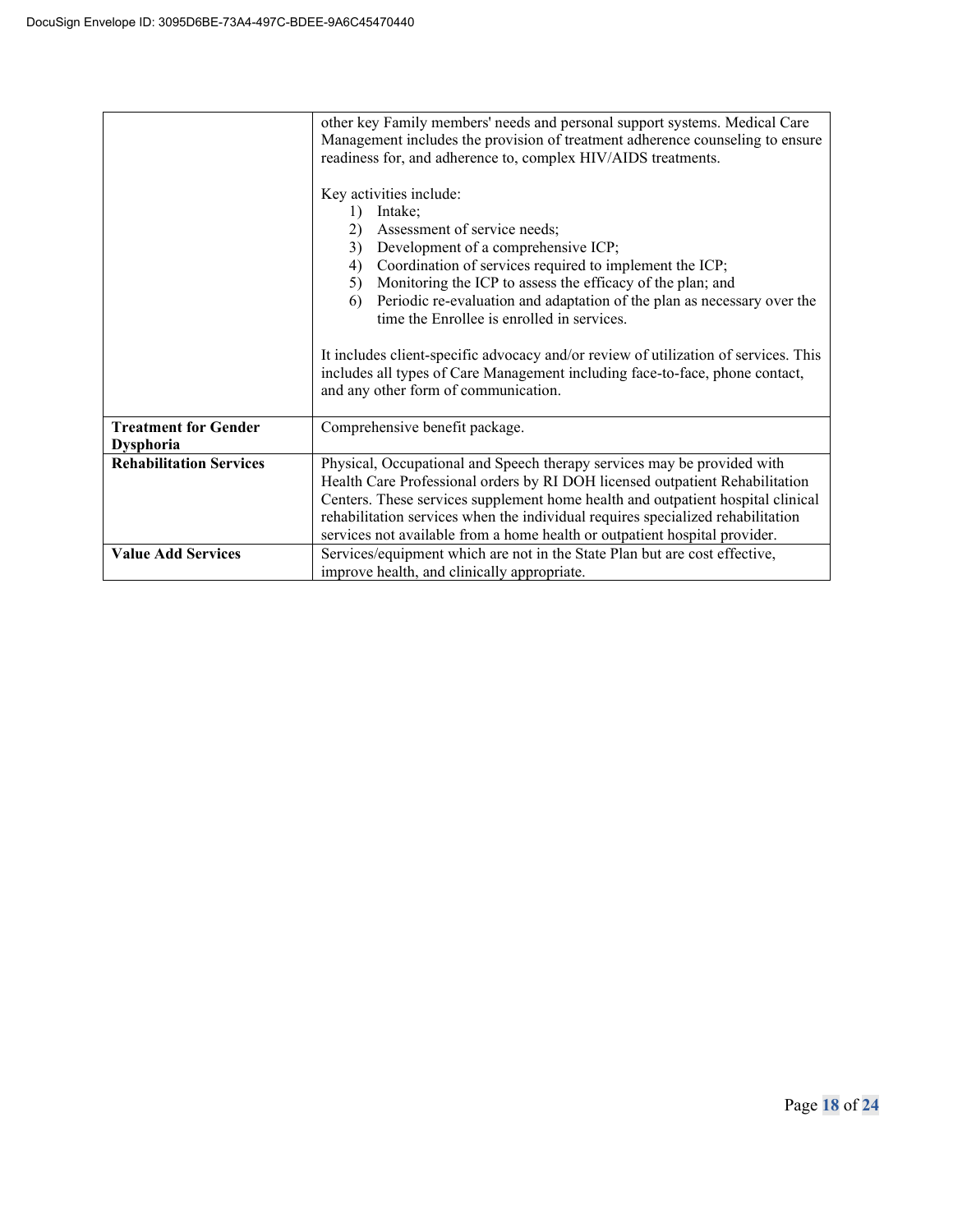"In lieu of services" are in-plan alternative services in a setting that is not included in the state plan or otherwise covered by the contract but are medically appropriate, cost-effective substitutes for state plan services included within a contract. EOHHS identifies the following services as those services which the Contractor may provide to members without obtaining prior approval from EOHHS. If the Contractor seeks to provide cost-effective alternative services not listed below, it must obtain prior written approval from EOHHS.

| <b>SERVICES APPROVED BY EOHHS AS</b><br>"IN LIEU OF SERVICES":                                                                                                                                                                                   | SERVICE FOR WHICH THE "IN LIEU OF<br><b>SERVICE" IS OFFERED AS AN</b><br><b>ALTERNATIVE:</b>              |  |
|--------------------------------------------------------------------------------------------------------------------------------------------------------------------------------------------------------------------------------------------------|-----------------------------------------------------------------------------------------------------------|--|
| <b>Chiropractor Services</b><br>Acupuncture<br>Massage Therapy<br>Yoga                                                                                                                                                                           | Medications for treating pain.<br>$\bullet$<br>Invasive procedures including surgical<br>procedures       |  |
| Meditation classes for purpose of pain<br>management                                                                                                                                                                                             |                                                                                                           |  |
| Medication management services which<br>$\bullet$<br>include:<br>Ensuring compliance with<br>$\circ$<br>medication regime<br>Prepacking medication boxes<br>$\circ$<br>Creating reference guide describing<br>$\circ$<br>medications and dosages | <b>Extended Skilled Nursing Services</b><br>$\bullet$                                                     |  |
| Nutritional Programs which include:<br>Weight Reduction Programs for<br>$\circ$<br>Obesity<br>Therapeutic counseling<br>$\circ$<br>Group support programs<br>O                                                                                   | Gastric By-pass Surgery<br>$\bullet$<br>Weight Reduction Medications prescriber by a<br>licensed provider |  |
| Meals on Wheels - Meal delivery for persons<br>who are in danger of malnutrition and/or have<br>limited mobility or access to transportation.                                                                                                    | Preventive homecare services.<br>Homemaking services up to 6hrs/wk                                        |  |
| Home care hours greater than 6 hours to<br>$\bullet$<br>prevent increases in level of care or<br>institutionalization                                                                                                                            | Long Term Care placements                                                                                 |  |
| Medically appropriate smart phone<br>$\bullet$<br>applications                                                                                                                                                                                   | Face to Face MD office visit with a licensed<br>$\bullet$<br>provider                                     |  |
| Therapeutic Light Boxes<br>$\bullet$                                                                                                                                                                                                             | Antidepressant medication management for<br>$\bullet$<br>seasonal depression.                             |  |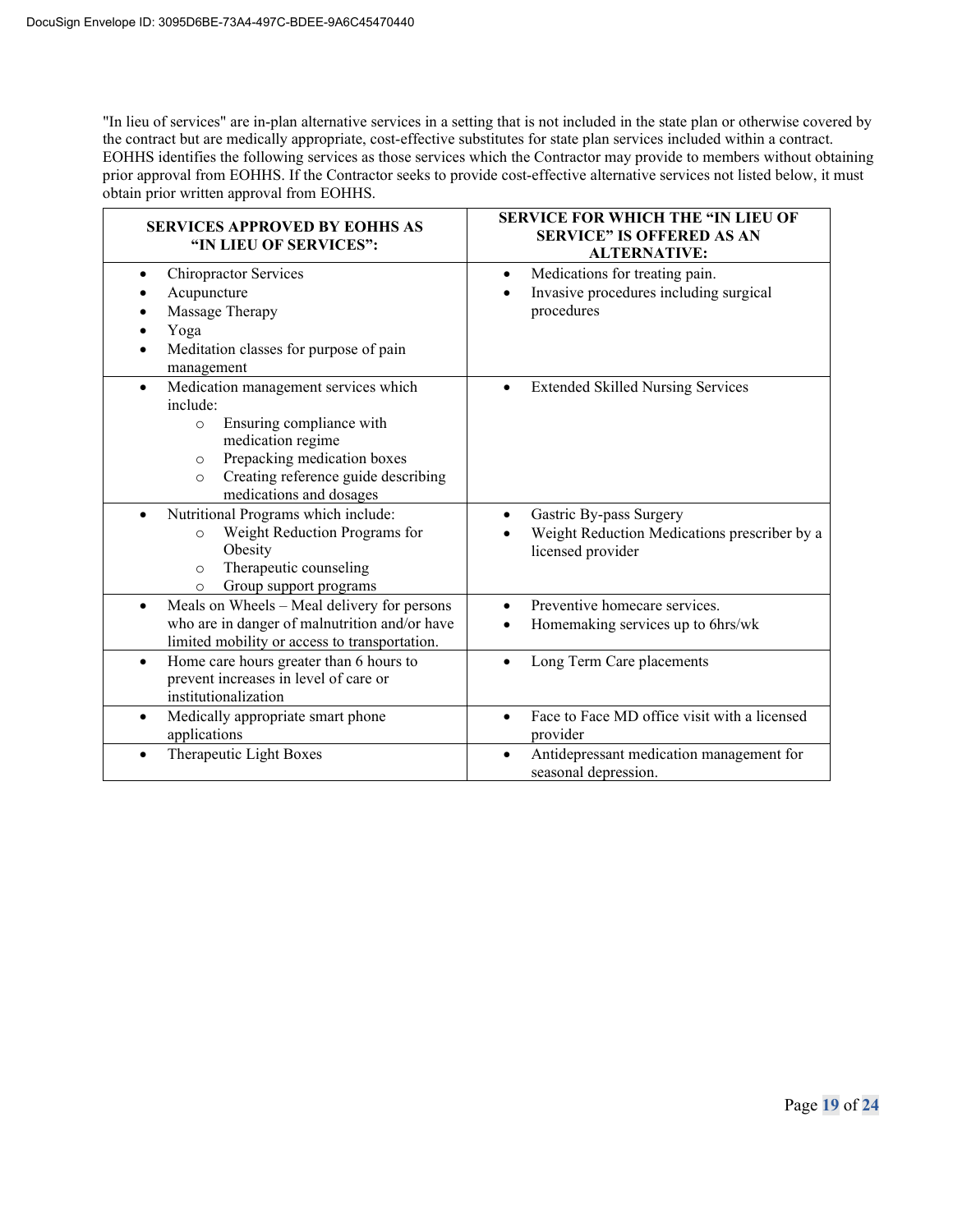## **LONG TERM SERVICES AND SUPPORTS (LTSS) COORDINATED BY MA HEALTH PLAN**

| <b>SERVICE</b>                                 | <b>SCOPE OF BENEFIT (ANNUAL)</b><br>Including, but not limited to:                                                                                                                                                                                                                                                                                                                                                                                                                                                                                                                                                                                                                                                                                                                                                                                                                                                                                                                                                                                                                                                                                                                                            |
|------------------------------------------------|---------------------------------------------------------------------------------------------------------------------------------------------------------------------------------------------------------------------------------------------------------------------------------------------------------------------------------------------------------------------------------------------------------------------------------------------------------------------------------------------------------------------------------------------------------------------------------------------------------------------------------------------------------------------------------------------------------------------------------------------------------------------------------------------------------------------------------------------------------------------------------------------------------------------------------------------------------------------------------------------------------------------------------------------------------------------------------------------------------------------------------------------------------------------------------------------------------------|
| Homemaker                                      | Services that consist of the performance of general household<br>tasks (e.g., meal preparation and routine household care)<br>provided by a qualified homemaker, when the individual<br>regularly responsible for these activities is temporarily absent<br>or unable to manage the home and care for him or herself or<br>others in the home. Homemakers shall meet such standards of<br>education and training as are established by the State for the<br>provision of these activities                                                                                                                                                                                                                                                                                                                                                                                                                                                                                                                                                                                                                                                                                                                     |
| <b>Meals on Wheels</b>                         | The delivery of hot meals and shelf staples to the Enrollee's<br>residence. Meals are available to Enrollees unable to care for<br>their nutritional needs because of a functional<br>dependency/disability and who require this assistance to live<br>in the community. Meals provided under this service will not<br>constitute a full daily nutritional requirement. Meals must<br>provide a minimum of one-third of the current recommended<br>dietary allowance. Provision of home delivered meals will<br>result in less assistance being authorized for meal preparation<br>for individual participants, if applicable.                                                                                                                                                                                                                                                                                                                                                                                                                                                                                                                                                                                |
| <b>Personal Emergency Response (PERS)</b>      | An electronic device that enables certain Enrollees at high<br>risk of institutionalization to secure help in an emergency.<br>The Enrollee may also wear a portable "help" button to allow<br>for mobility. The system is connected to the Enrollee's phone<br>and programmed to signal a response center once a "help"<br>button is activated. Trained professionals staff the response<br>center, as specified by RI EOHHS. This service includes<br>coverage for installation and a monthly service fee. Health<br>Care Professionals are responsible to insure the upkeep and<br>maintenance of the devices/systems.                                                                                                                                                                                                                                                                                                                                                                                                                                                                                                                                                                                     |
| <b>Skilled Nursing Services (LPN Services)</b> | LPN services provided under the supervision of a registered<br>nurse. LPN services are available to Enrollees who require<br>interventions beyond the scope of certified nursing assistant<br>(CNA) duties. LPN services are provided in accordance with<br>the nurse practice act under the supervision of a registered<br>nurse. This service is aimed at Enrollees who have achieved a<br>measure of medical stability despite the need for chronic care<br>nursing interventions                                                                                                                                                                                                                                                                                                                                                                                                                                                                                                                                                                                                                                                                                                                          |
| <b>Community Transition Services</b>           | Community transition services are non-recurring set-up<br>expenses for Enrollees who are transitioning from an<br>institutional or another provider-operated living arrangement<br>to a living arrangement in a private residence where the<br>Enrollee is directly responsible for his or her own living<br>expenses. Allowable expenses are those necessary to enable<br>an Enrollee to establish a basic household that do not<br>constitute room and board and may include: security deposits<br>that are required to obtain a lease on an apartment or home;<br>essential household furnishings, and moving expense; set-up<br>fees or deposits for utility or service access; and services<br>necessary for the Enrollee's health and safety and activities to<br>assess need arrange for and procure needed resources.<br>Community transition services are furnished only to the<br>extent that they are reasonable and necessary as determined<br>through the Community Transition Plan development process<br>and clearly identified in the Community Transition Plan and<br>the Enrollee is unable to meet such expense or when the<br>services cannot be obtained from other sources. They do not |

Page **20** of **24**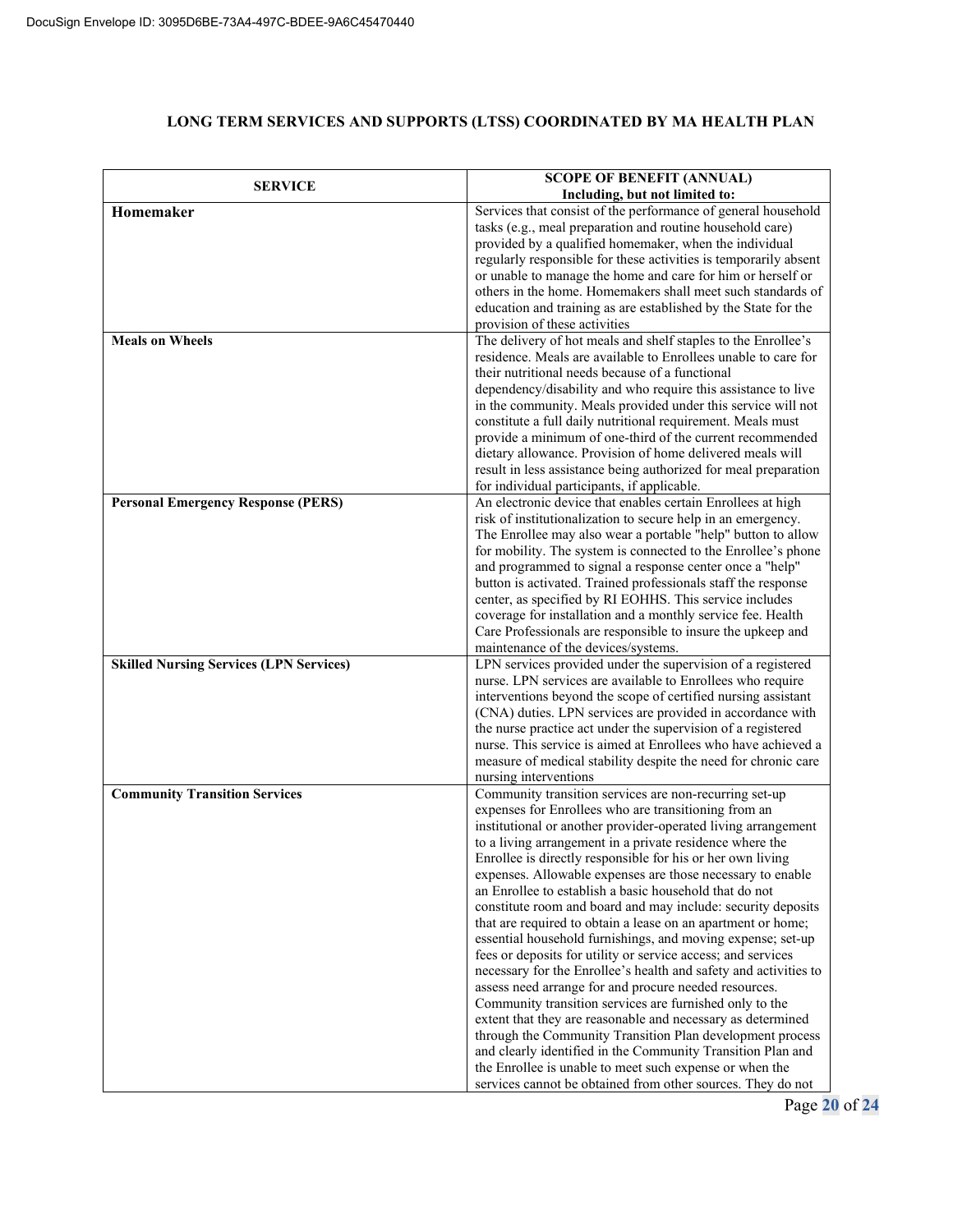|                                                                | include ongoing shelter expenses, food, regular utility<br>charges, household appliances, or items intended for                      |
|----------------------------------------------------------------|--------------------------------------------------------------------------------------------------------------------------------------|
|                                                                | recreational purposes                                                                                                                |
| <b>Residential Supports</b>                                    | Assistance with acquisition, retention, or improvement in                                                                            |
|                                                                | skills related to ADLs, such as personal grooming and                                                                                |
|                                                                | cleanliness, bed making and household chores, eating and the                                                                         |
|                                                                | preparation of food, and the social and adaptive skills                                                                              |
|                                                                | necessary to enable the Enrollee to reside in their own home<br>and a non-institutional setting. Payments for residential            |
|                                                                | habilitation are not made for room and board, the cost of                                                                            |
|                                                                | facility maintenance (where applicable), or upkeep and                                                                               |
|                                                                | improvement.                                                                                                                         |
| <b>Day Supports</b>                                            | Assistance with acquisition, retention, or improvement in                                                                            |
|                                                                | self-help, socialization and adaptive skills. Day supports                                                                           |
|                                                                | focus on enabling the Enrollee to attain or maintain his/her                                                                         |
|                                                                | maximum functioning level and are coordinated with any<br>other services identified in the Enrollee's LTSS Care Plan.                |
| <b>Supported Employment</b>                                    | Includes activities needed to sustain paid work by individuals                                                                       |
|                                                                | receiving waiver services, including supervision,                                                                                    |
|                                                                | transportation and training. When supported employment                                                                               |
|                                                                | services are provided at a work site in which persons without                                                                        |
|                                                                | disabilities are employed, payment will be made only for the                                                                         |
|                                                                | adaptations, supervision, and training required by individuals<br>receiving services as a result of their disabilities, and will not |
|                                                                | include payment for the supervisory activities rendered as a                                                                         |
|                                                                | normal part of the business setting.                                                                                                 |
| RIte @ Home (Supported Living Arrangements-Shared              | Personal care and services, homemaker, chore, attendant                                                                              |
| Living)                                                        | care, companion services, and medication oversight (to the                                                                           |
|                                                                | extent permitted under State law) provided in a private home                                                                         |
|                                                                | by a principal care provider who lives in the home. Supported<br>living arrangements are furnished to Enrollees who receive          |
|                                                                | these services in conjunction with residing in the home.                                                                             |
|                                                                | Separate payment will not be made for homemaker or chore                                                                             |
|                                                                | services furnished to an Enrollee receiving supported living                                                                         |
|                                                                | arrangements, since these services are integral to and inherent                                                                      |
|                                                                | in the provision of adult foster care services.                                                                                      |
| <b>Private Duty Nursing</b>                                    | Individual and continuous care (in contrast to part time or                                                                          |
|                                                                | intermittent care) provided by licensed nurses within the<br>scope of State law and as identified in the LTSS Care Plan.             |
|                                                                | These services are provided to an Enrollee at home.                                                                                  |
| <b>Supports for Consumer Direction (Supports Facilitation)</b> | Focuses on empowering Enrollees to define and direct their                                                                           |
|                                                                | own personal assistance needs and services; guides and                                                                               |
|                                                                | supports, rather than directs and manages, the Enrollee                                                                              |
|                                                                | through the service planning and delivery process. The                                                                               |
|                                                                | facilitator counsels, facilitates, and assists in development of                                                                     |
|                                                                | a self-directed care plan which includes both paid and unpaid<br>services and supports designed to allow the Enrollee to live in     |
|                                                                | the home and participate in the community. A back-up plan is                                                                         |
|                                                                | also developed to assure that the needed assistance will be                                                                          |
|                                                                | provided in the event that regular services identified in the                                                                        |
|                                                                | self-directed care plan are temporarily unavailable.                                                                                 |
| Self-Directed Goods and Services (self-directed care)          | Self-directed goods and services are services, equipment or                                                                          |
|                                                                | Supplies not otherwise provided through LTSS or through<br>the Medicaid State Plan that address an identified need and               |
|                                                                | are in the approved self-directed care plan (including                                                                               |
|                                                                | improving and maintaining the Enrollee's opportunities for                                                                           |
|                                                                | full membership in the community) and meet the following                                                                             |
|                                                                | requirements: the item or service would decrease the need for                                                                        |
|                                                                | other Medicaid services and/or promote inclusion in the                                                                              |
|                                                                | community; and/or the item or service would increase the                                                                             |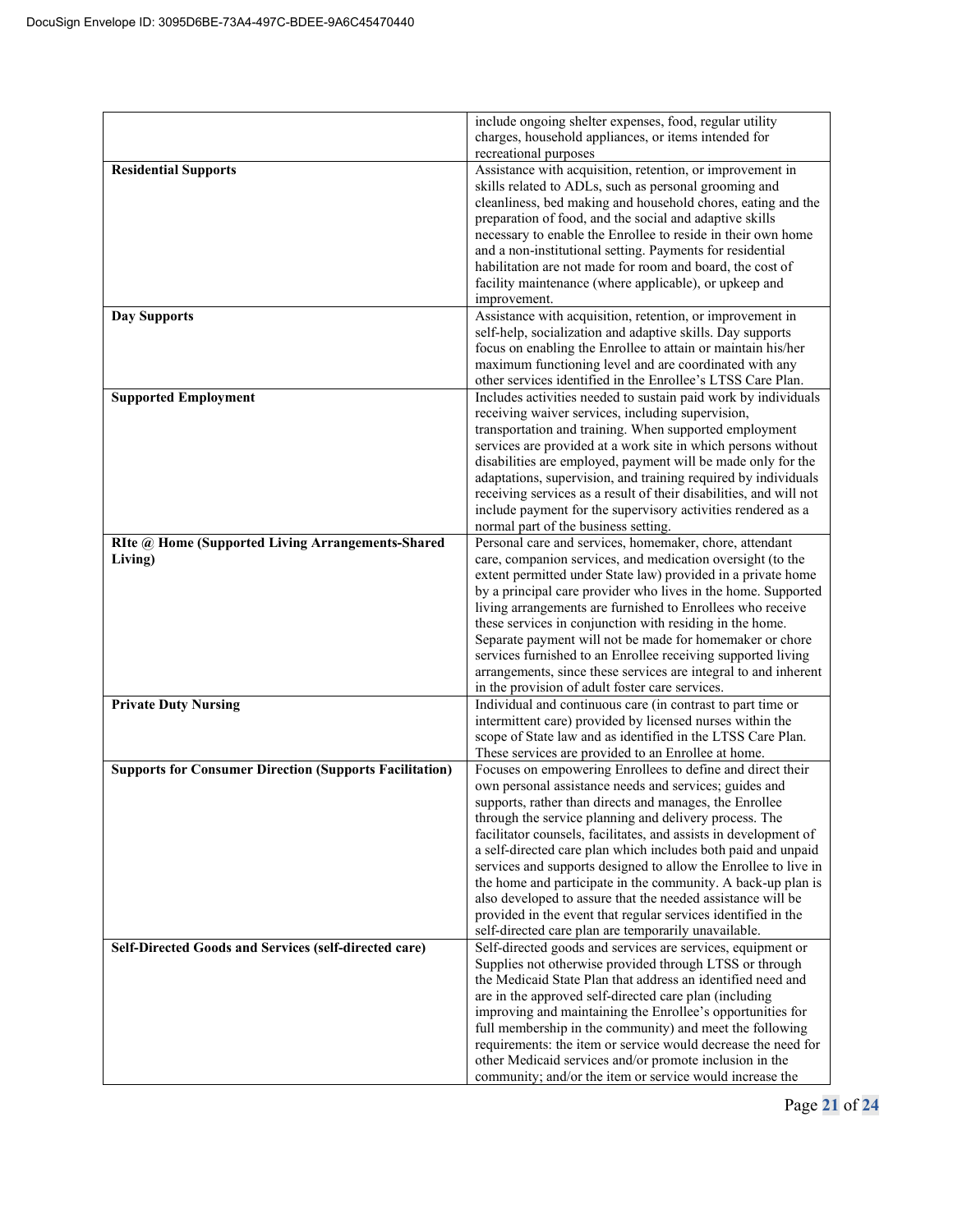|                                                            | Enrollee's ability to perform ADLs or IADLs and/or increase<br>the person's safety in the home environment; and, alternative<br>funding sources are not available. Individual goods and<br>services are purchased from the Enrollee's self-directed<br>budget through the fiscal intermediary when approved as part<br>of the self-directed care plan. Examples include a laundry<br>service for a person unable to launder and fold clothes or a<br>microwave for a person unable to use a stove due to his/her<br>disability. This will not include any good/service that would<br>be restrictive to the Enrollee or strictly experimental in<br>nature.                                                                                                                                                                                                                                                                                                                                                                                                                                                                                                                                                                                                                                                                                                                                                                                                                                                                                                                                                                                                                                                                                                                                                                                                                                                                                              |
|------------------------------------------------------------|---------------------------------------------------------------------------------------------------------------------------------------------------------------------------------------------------------------------------------------------------------------------------------------------------------------------------------------------------------------------------------------------------------------------------------------------------------------------------------------------------------------------------------------------------------------------------------------------------------------------------------------------------------------------------------------------------------------------------------------------------------------------------------------------------------------------------------------------------------------------------------------------------------------------------------------------------------------------------------------------------------------------------------------------------------------------------------------------------------------------------------------------------------------------------------------------------------------------------------------------------------------------------------------------------------------------------------------------------------------------------------------------------------------------------------------------------------------------------------------------------------------------------------------------------------------------------------------------------------------------------------------------------------------------------------------------------------------------------------------------------------------------------------------------------------------------------------------------------------------------------------------------------------------------------------------------------------|
| <b>Financial Management Services (Fiscal Intermediary)</b> | Payroll services for self-directed care program Enrollees;<br>responsible for all taxes, fees, and insurances required for the<br>self-directed care program Enrollee to act as an employer of<br>record; manage all non-labor related payments for goods and<br>services authorized in the participant's approved spending<br>plan; assure that all payments made comply with the<br>Enrollee's approved spending plan and conduct criminal<br>background and abuse registry screens of all Enrollee's<br>employees.                                                                                                                                                                                                                                                                                                                                                                                                                                                                                                                                                                                                                                                                                                                                                                                                                                                                                                                                                                                                                                                                                                                                                                                                                                                                                                                                                                                                                                   |
| <b>Senior Companion (Adult Companion Services)</b>         | Non-medical care, supervision and socialization, provided to<br>a functionally impaired adult Enrollee. Companions may<br>assist or supervise the Enrollee with such tasks as meal<br>preparation, laundry and shopping. The provision of<br>companion services does not entail hands-on nursing care.<br>Companions may also perform light housekeeping tasks,<br>which are incidental to the care and supervision of the<br>Enrollee. This service is provided in accordance with a<br>therapeutic goal in the LTSS Care Plan.                                                                                                                                                                                                                                                                                                                                                                                                                                                                                                                                                                                                                                                                                                                                                                                                                                                                                                                                                                                                                                                                                                                                                                                                                                                                                                                                                                                                                        |
| <b>Assisted Living</b>                                     | Personal care and services, homemaker, chore, attendant<br>care, companion services, medication oversight (to the extent<br>permitted under State law), therapeutic social and<br>recreational programming, provided in a home-like<br>environment in a licensed community care facility in<br>conjunction with residing in the facility. This service includes<br>twenty-four (24) hour on-site response staff to meet<br>scheduled or unpredictable needs in a way that promotes<br>maximum dignity and independence, and to provide<br>supervision, safety and security. Other individuals or<br>agencies may also furnish care directly, or under arrangement<br>with the community care facility but the care provided by<br>these other entities supplements that provided by the<br>community care facility and does not supplant it.<br>Personalized care is furnished to Enrollees who reside in their<br>own living units (which may include dually occupied units<br>when both occupants consent to the arrangement) which may<br>or may not include kitchenette and/or living rooms and which<br>contain bedrooms and toilet facilities. The consumer has a<br>right to Privacy. Living units may be locked at the discretion<br>of the Enrollee, except when a physician or mental health<br>professional has certified in writing that the Enrollee is<br>sufficiently cognitively impaired as to be a danger to self or<br>others if given the opportunity to lock the door. (This<br>requirement does not apply where it conflicts with ire code.)<br>Each living unit is separate and distinct from each other. The<br>facility must have a central dining room, living room, or<br>parlor, and common activity center(s) (which may also<br>serve as living rooms or dining rooms). The Enrollee retains<br>the right to assume risk, tempered only by the Enrollee's<br>ability to assume responsibility for that risk. Care must be |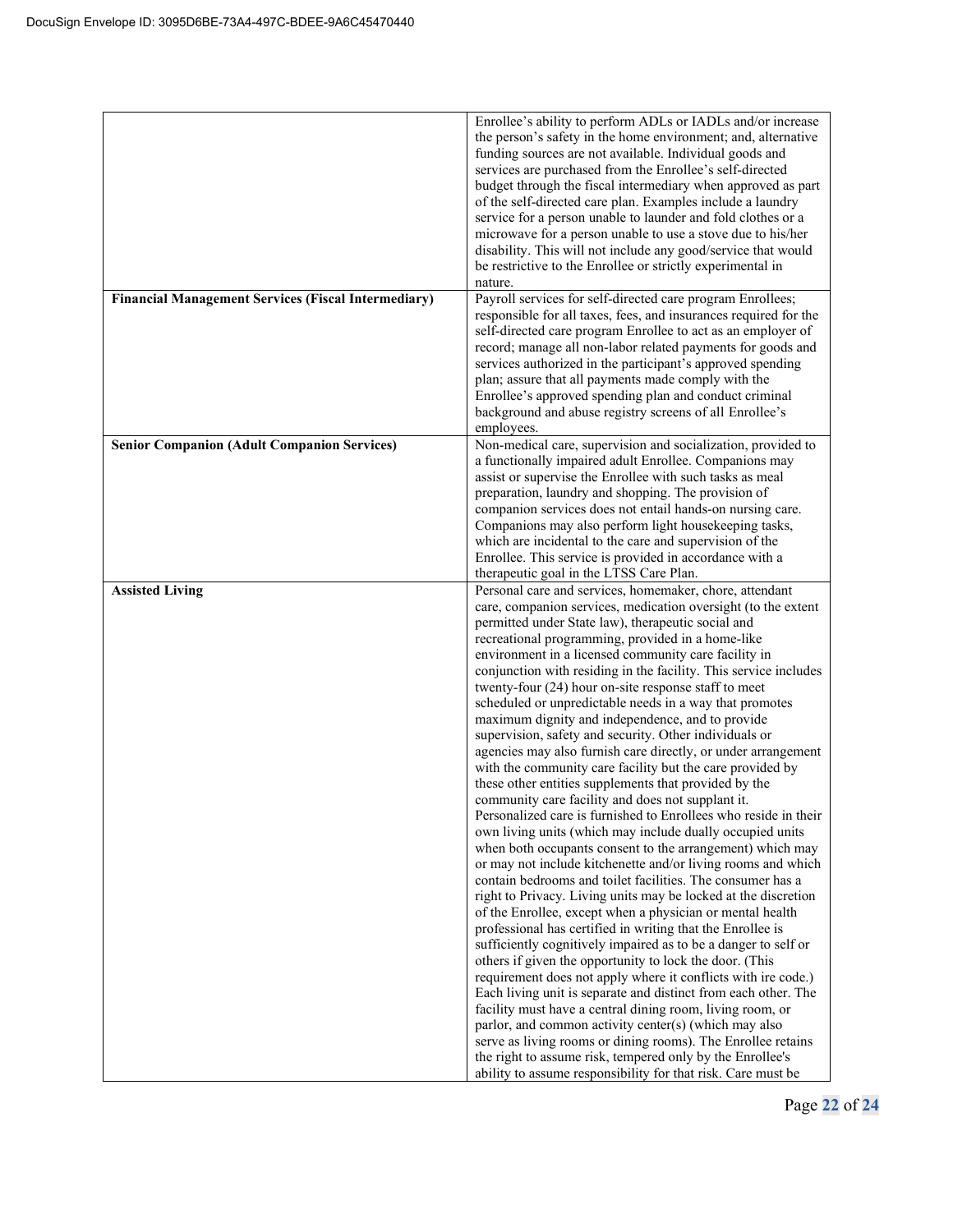| <b>Rehabilitation Services</b>                             | of respite services in a year.<br>Physical, occupational and speech therapy services may be<br>provided with Health Care Professional orders by RIDOH<br>licensed outpatient rehabilitation centers. These services<br>supplement home health and outpatient hospital clinical                                                                                                                                                                                                                                                                                                                                                                                                                                                                                                                                                                                                                                                                                                                                                                                                                                                                                                                                                                                                                                                                                                                                                                                                                                                                                                                                                                                                                                                                                                       |
|------------------------------------------------------------|--------------------------------------------------------------------------------------------------------------------------------------------------------------------------------------------------------------------------------------------------------------------------------------------------------------------------------------------------------------------------------------------------------------------------------------------------------------------------------------------------------------------------------------------------------------------------------------------------------------------------------------------------------------------------------------------------------------------------------------------------------------------------------------------------------------------------------------------------------------------------------------------------------------------------------------------------------------------------------------------------------------------------------------------------------------------------------------------------------------------------------------------------------------------------------------------------------------------------------------------------------------------------------------------------------------------------------------------------------------------------------------------------------------------------------------------------------------------------------------------------------------------------------------------------------------------------------------------------------------------------------------------------------------------------------------------------------------------------------------------------------------------------------------|
|                                                            | unable to care for themselves that is furnished on a short-term<br>basis because of the absence or need for relief of those<br>persons who normally provide care for the Enrollee. Federal<br>financial participation is not claimed for the cost of room and<br>board as respite services are provided in a private home<br>setting, which may be in the Enrollee's home or occasionally<br>in the respite provider's private residence, depending on<br>Family preference and case-specific circumstances. When an<br>individual is referred to a RI EOHHS-certified respite<br>agency, a respite agency staff person works with the Family<br>to assure they have the requisite information and/or tools to<br>participate and manage the respite services, The<br>Enrollee/Family will already have an allocation of hours that<br>has been recommended and approved by RI EOHHS. These<br>hours will be released in $six(6)$ month increments. The<br>Enrollee/Family will determine how they wish to use these<br>hours. Patterns of potential usage might include: intermittent<br>or occasional use; routine use of a few hours each week;<br>planned weekends away; a single block of hours that might<br>allow the rest of the Family to spend a few Days together; or<br>some combination of the above. The Enrollee's/Family's plan<br>will be incorporated into a written document that will also<br>outline whether the Enrollee/Family wants help with<br>recruitment, the training needed by the respite worker, the<br>expectations of the Enrollee/Family relative to specific<br>training and orientation to the home, and expectations<br>relative to documenting the respite worker's time. Each<br>eligible Enrollee may receive up to one hundred (100) hours |
| <b>Personal Care Assistance Services</b><br><b>Respite</b> | provision and service delivery must be consumer-driven to<br>the maximum extent possible, and treat each person with<br>dignity and respect. Costs of room and board are excluded<br>from payments for assisted living services.<br>Provide direct support in the home or community to<br>Enrollees in performing tasks they are functionally unable to<br>complete independently due to disability, based on the LTSS<br>Care Plan and/or the self-directed care plan. Services include:<br>Enrollee assistance with ADLs, such as grooming,<br>personal hygiene, toileting bathing, and dressing<br>Assistance with monitoring health status and<br>٠<br>physical condition<br>Assistance with preparation and eating of meals<br>(not the cost of the meals itself)<br>Assistance with housekeeping activities (e.g., bed<br>making, dusting, vacuuming, laundry, grocery<br>shopping, cleaning)<br>Assistance with transferring, ambulation, and use<br>of special mobility devices<br>Assisting the Enrollee by directly providing or<br>arranging transportation (If providing<br>transportation, the personal care assistant must be<br>verified as having a valid driver's license and<br>liability coverage).<br>Respite can be defined as a service provided to Enrollees                                                                                                                                                                                                                                                                                                                                                                                                                                                                                                  |
|                                                            | furnished in a way which fosters the independence of each<br>Enrollee to facilitate aging in place. Routines of care                                                                                                                                                                                                                                                                                                                                                                                                                                                                                                                                                                                                                                                                                                                                                                                                                                                                                                                                                                                                                                                                                                                                                                                                                                                                                                                                                                                                                                                                                                                                                                                                                                                                 |